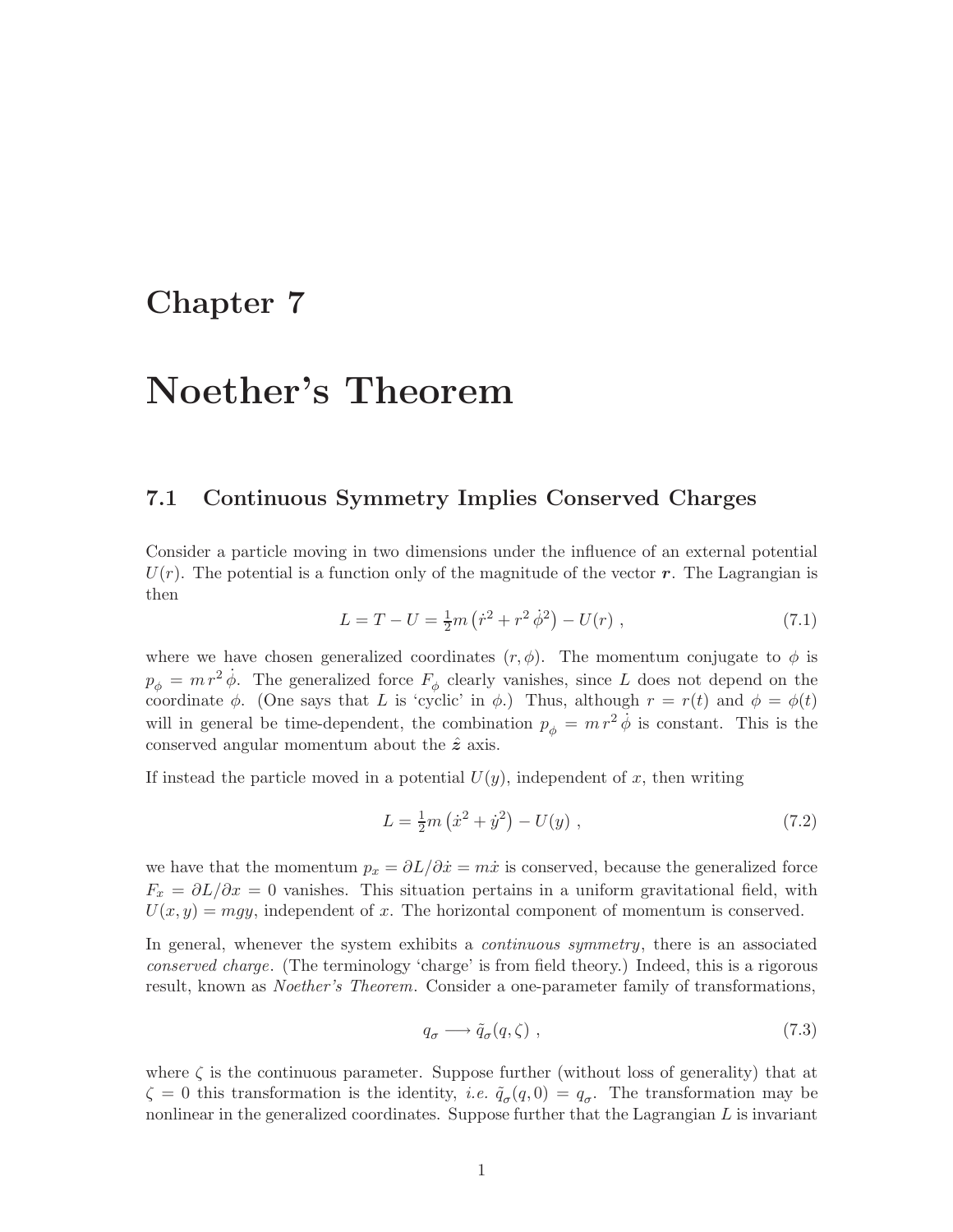under the replacement  $q \rightarrow \tilde{q}$ . Then we must have

$$
0 = \frac{d}{d\zeta} \left| L(\tilde{q}, \dot{\tilde{q}}, t) \right| = \frac{\partial L}{\partial q_{\sigma}} \frac{\partial \tilde{q}_{\sigma}}{\partial \zeta} \left|_{\zeta=0} + \frac{\partial L}{\partial \dot{q}_{\sigma}} \frac{\partial \dot{\tilde{q}}_{\sigma}}{\partial \zeta} \right|_{\zeta=0}
$$
  

$$
= \frac{d}{dt} \left( \frac{\partial L}{\partial \dot{q}_{\sigma}} \right) \frac{\partial \tilde{q}_{\sigma}}{\partial \zeta} \left|_{\zeta=0} + \frac{\partial L}{\partial \dot{q}_{\sigma}} \frac{d}{dt} \left( \frac{\partial \tilde{q}_{\sigma}}{\partial \zeta} \right)_{\zeta=0}
$$
  

$$
= \frac{d}{dt} \left( \frac{\partial L}{\partial \dot{q}_{\sigma}} \frac{\partial \tilde{q}_{\sigma}}{\partial \zeta} \right)_{\zeta=0} .
$$
(7.4)

Thus, there is an associated conserved charge

$$
\Lambda = \frac{\partial L}{\partial \dot{q}_{\sigma}} \frac{\partial \tilde{q}_{\sigma}}{\partial \zeta} \Big|_{\zeta=0}.
$$
\n(7.5)

#### 7.1.1 Examples of one-parameter families of transformations

Consider the Lagrangian

$$
L = \frac{1}{2}m(\dot{x}^2 + \dot{y}^2) - U(\sqrt{x^2 + y^2}).
$$
\n(7.6)

In two-dimensional polar coordinates, we have

$$
L = \frac{1}{2}m(\dot{r}^2 + r^2\dot{\phi}^2) - U(r) \tag{7.7}
$$

and we may now define

$$
\tilde{r}(\zeta) = r \tag{7.8}
$$

$$
\tilde{\phi}(\zeta) = \phi + \zeta \tag{7.9}
$$

Note that  $\tilde{r}(0) = r$  and  $\tilde{\phi}(0) = \phi$ , *i.e.* the transformation is the identity when  $\zeta = 0$ . We now have  $\sim$ 

$$
A = \sum_{\sigma} \frac{\partial L}{\partial \dot{q}_{\sigma}} \frac{\partial \tilde{q}_{\sigma}}{\partial \zeta}\Big|_{\zeta=0} = \left. \frac{\partial L}{\partial \dot{r}} \frac{\partial \tilde{r}}{\partial \zeta}\right|_{\zeta=0} + \left. \frac{\partial L}{\partial \dot{\phi}} \frac{\partial \tilde{\phi}}{\partial \zeta}\right|_{\zeta=0} = \left. mr^2 \dot{\phi} \right. . \tag{7.10}
$$

Another way to derive the same result which is somewhat instructive is to work out the transformation in Cartesian coordinates. We then have

$$
\tilde{x}(\zeta) = x \cos \zeta - y \sin \zeta \tag{7.11}
$$

$$
\tilde{y}(\zeta) = x \sin \zeta + y \cos \zeta . \tag{7.12}
$$

Thus,

$$
\frac{\partial \tilde{x}}{\partial \zeta} = -\tilde{y} \quad , \quad \frac{\partial \tilde{y}}{\partial \zeta} = \tilde{x} \tag{7.13}
$$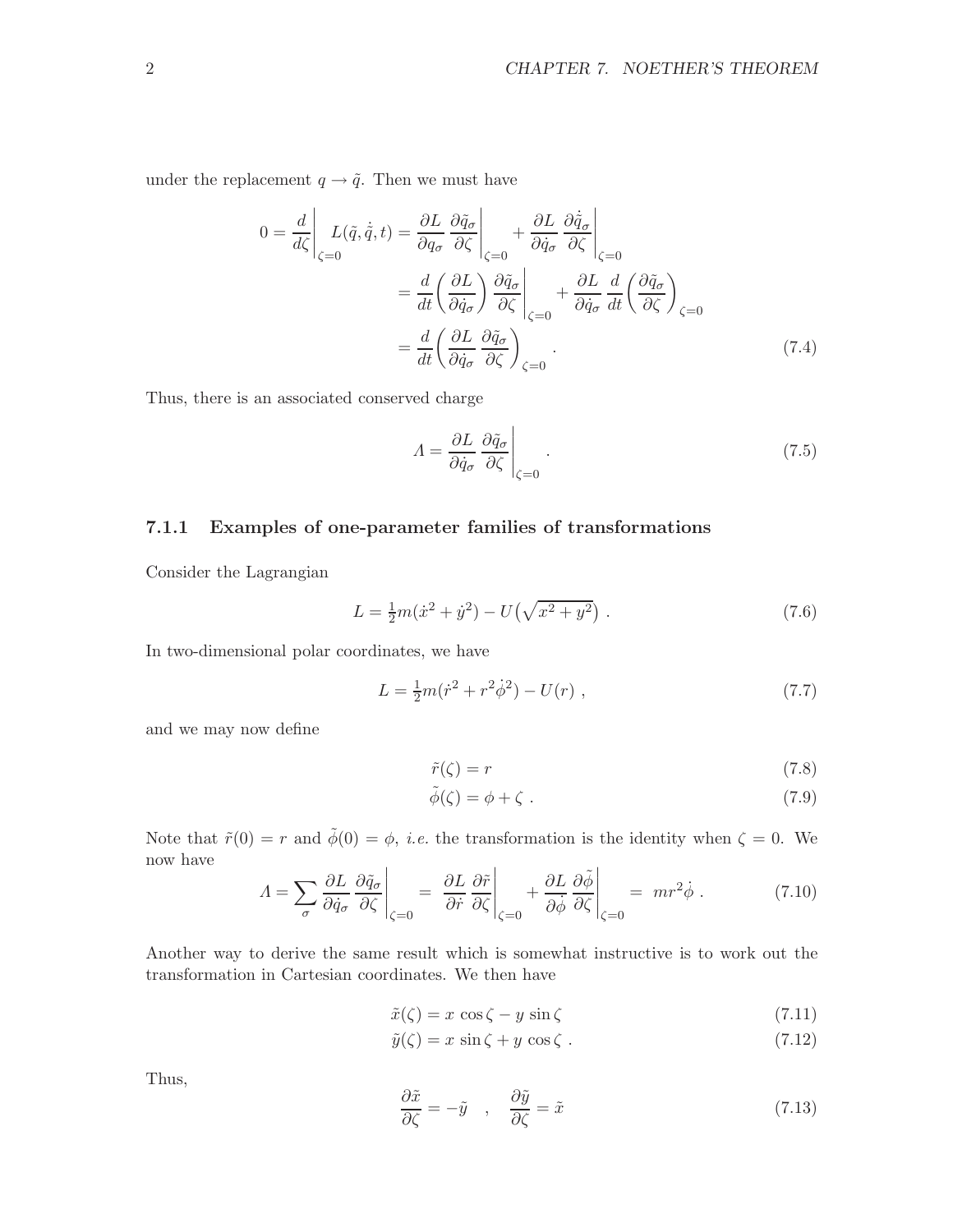and

$$
A = \frac{\partial L}{\partial \dot{x}} \left. \frac{\partial \tilde{x}}{\partial \zeta} \right|_{\zeta=0} + \left. \frac{\partial L}{\partial \dot{y}} \frac{\partial \tilde{y}}{\partial \zeta} \right|_{\zeta=0} = m(x\dot{y} - y\dot{x}) \ . \tag{7.14}
$$

But

$$
m(x\dot{y} - y\dot{x}) = m\hat{z} \cdot \mathbf{r} \times \dot{\mathbf{r}} = mr^2 \dot{\phi} . \tag{7.15}
$$

As another example, consider the potential

$$
U(\rho, \phi, z) = V(\rho, a\phi + z) , \qquad (7.16)
$$

where  $(\rho, \phi, z)$  are cylindrical coordinates for a particle of mass m, and where a is a constant with dimensions of length. The Lagrangian is

$$
\frac{1}{2}m(\dot{\rho}^2 + \rho^2 \dot{\phi}^2 + \dot{z}^2) - V(\rho, a\phi + z) \ . \tag{7.17}
$$

This model possesses a helical symmetry, with a one-parameter family

$$
\tilde{\rho}(\zeta) = \rho \tag{7.18}
$$

$$
\tilde{\phi}(\zeta) = \phi + \zeta \tag{7.19}
$$

$$
\tilde{z}(\zeta) = z - \zeta a \tag{7.20}
$$

Note that

$$
a\tilde{\phi} + \tilde{z} = a\phi + z \tag{7.21}
$$

so the potential energy, and the Lagrangian as well, is invariant under this one-parameter family of transformations. The conserved charge for this symmetry is

$$
A = \frac{\partial L}{\partial \dot{\rho}} \frac{\partial \tilde{\rho}}{\partial \zeta}\Big|_{\zeta=0} + \frac{\partial L}{\partial \dot{\phi}} \frac{\partial \tilde{\phi}}{\partial \zeta}\Big|_{\zeta=0} + \frac{\partial L}{\partial \dot{z}} \frac{\partial \tilde{z}}{\partial \zeta}\Big|_{\zeta=0} = m\rho^2 \dot{\phi} - ma\dot{z} . \tag{7.22}
$$

We can check explicitly that  $\Lambda$  is conserved, using the equations of motion

$$
\frac{d}{dt}\left(\frac{\partial L}{\partial \dot{\phi}}\right) = \frac{d}{dt}\left(m\rho^2\dot{\phi}\right) = \frac{\partial L}{\partial \phi} = -a\frac{\partial V}{\partial z} \tag{7.23}
$$

$$
\frac{d}{dt}\left(\frac{\partial L}{\partial \dot{z}}\right) = \frac{d}{dt}(m\dot{z}) = \frac{\partial L}{\partial z} = -\frac{\partial V}{\partial z}.
$$
\n(7.24)

Thus,

$$
\dot{A} = \frac{d}{dt}(m\rho^2\dot{\phi}) - a\frac{d}{dt}(m\dot{z}) = 0.
$$
\n(7.25)

## 7.2 Conservation of Linear and Angular Momentum

Suppose that the Lagrangian of a mechanical system is invariant under a uniform translation of all particles in the  $\hat{n}$  direction. Then our one-parameter family of transformations is given by

$$
\tilde{x}_a = x_a + \zeta \,\hat{n} \tag{7.26}
$$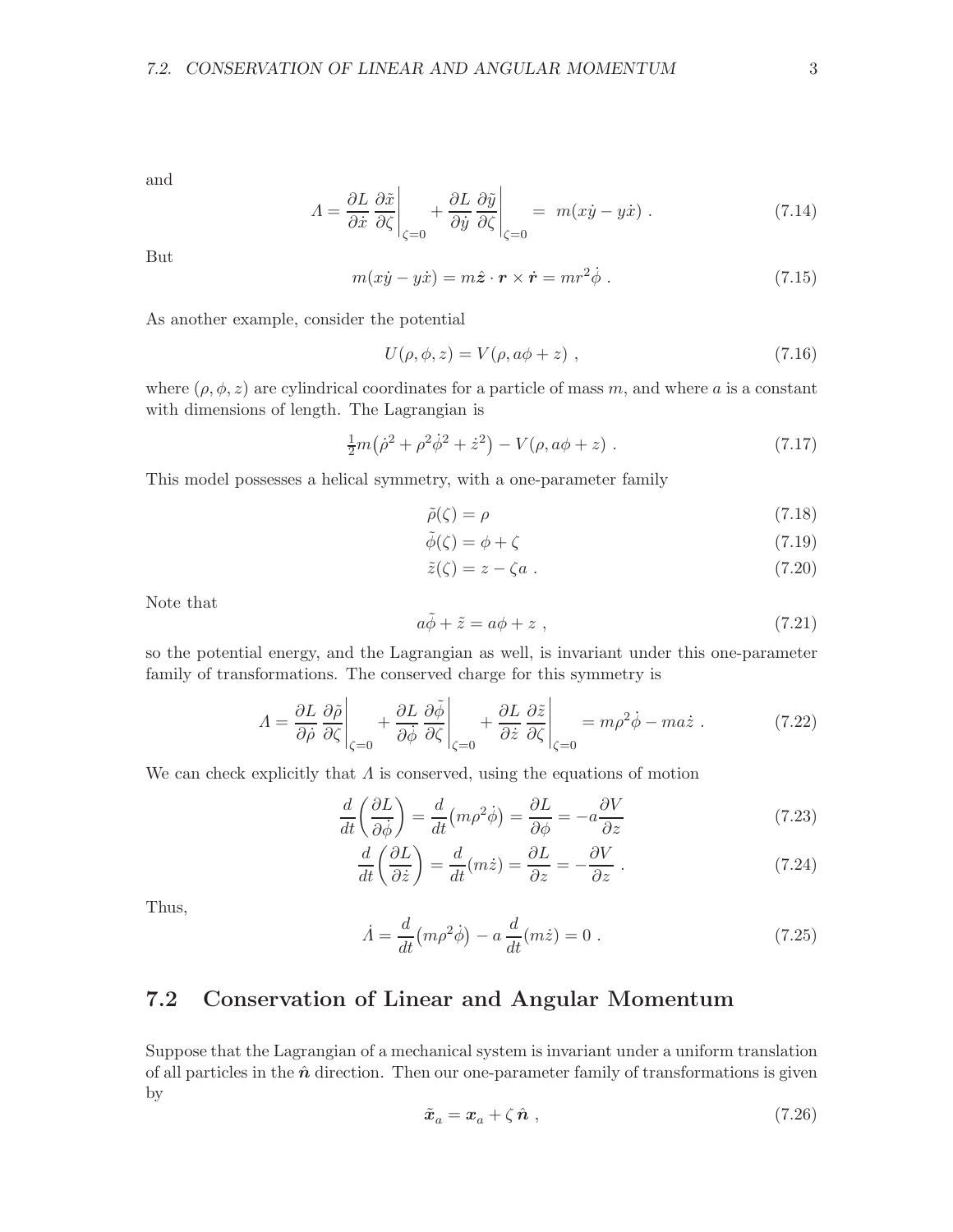and the associated conserved Noether charge is

$$
A = \sum_{a} \frac{\partial L}{\partial \dot{x}_a} \cdot \hat{n} = \hat{n} \cdot \boldsymbol{P} \tag{7.27}
$$

where  $P = \sum_a p_a$  is the *total momentum* of the system.

If the Lagrangian of a mechanical system is invariant under rotations about an axis  $\hat{n}$ , then

$$
\tilde{x}_a = R(\zeta, \hat{n}) x_a \n= x_a + \zeta \hat{n} \times x_a + \mathcal{O}(\zeta^2) ,
$$
\n(7.28)

where we have expanded the rotation matrix  $R(\zeta, \hat{\boldsymbol{n}})$  in powers of  $\zeta$ . The conserved Noether charge associated with this symmetry is

$$
A = \sum_{a} \frac{\partial L}{\partial \dot{x}_a} \cdot \hat{n} \times x_a = \hat{n} \cdot \sum_{a} x_a \times p_a = \hat{n} \cdot L , \qquad (7.29)
$$

where  $\boldsymbol{L}$  is the *total angular momentum* of the system.

## 7.3 Advanced Discussion : Invariance of L vs. Invariance of S

Observant readers might object that demanding invariance of L is too strict. We should instead be demanding invariance of the action  $S<sup>1</sup>$ . Suppose S is invariant under

$$
t \to \tilde{t}(q, t, \zeta) \tag{7.30}
$$

$$
q_{\sigma}(t) \to \tilde{q}_{\sigma}(q, t, \zeta) \tag{7.31}
$$

Then invariance of S means

$$
S = \int_{t_a}^{t_b} dt \, L(q, \dot{q}, t) = \int_{\tilde{t}_a}^{\tilde{t}_b} dt \, L(\tilde{q}, \dot{\tilde{q}}, t) \,. \tag{7.32}
$$

Note that t is a dummy variable of integration, so it doesn't matter whether we call it t or  $\tilde{t}$ . The endpoints of the integral, however, do change under the transformation. Now consider an infinitesimal transformation, for which  $\delta t = \tilde{t} - t$  and  $\delta q = \tilde{q}(\tilde{t}) - q(t)$  are both small. Thus,

$$
S = \int_{t_a}^{t_b} dt L(q, \dot{q}, t) = \int_{t_a + \delta t_a}^{t_b + \delta t_b} dt \left\{ L(q, \dot{q}, t) + \frac{\partial L}{\partial q_{\sigma}} \bar{\delta} q_{\sigma} + \frac{\partial L}{\partial \dot{q}_{\sigma}} \bar{\delta} \dot{q}_{\sigma} + \dots \right\},
$$
(7.33)

<sup>&</sup>lt;sup>1</sup>Indeed, we should be demanding that  $S$  only change by a function of the endpoint values.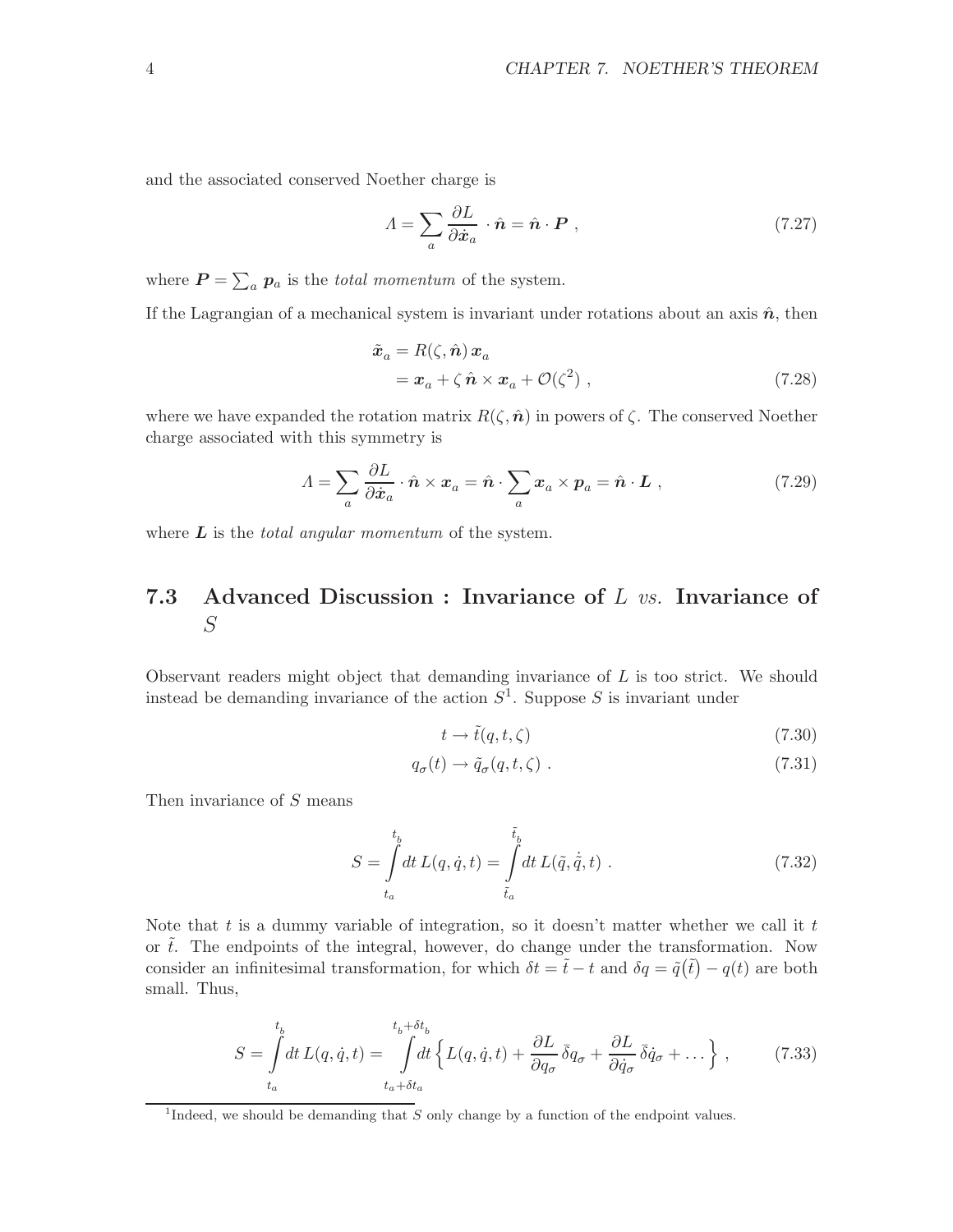where

$$
\begin{aligned}\n\bar{\delta}q_{\sigma}(t) &\equiv \tilde{q}_{\sigma}(t) - q_{\sigma}(t) \\
&= \tilde{q}_{\sigma}(\tilde{t}) - \tilde{q}_{\sigma}(\tilde{t}) + \tilde{q}_{\sigma}(t) - q_{\sigma}(t) \\
&= \delta q_{\sigma} - \dot{q}_{\sigma} \,\delta t + \mathcal{O}(\delta q \,\delta t)\n\end{aligned} \tag{7.34}
$$

Subtracting eqn. 7.33 from eqn. 7.32, we obtain

$$
0 = L_b \delta t_b - L_a \delta t_a + \frac{\partial L}{\partial \dot{q}_\sigma} \left| \bar{\delta} q_{\sigma,b} - \frac{\partial L}{\partial \dot{q}_\sigma} \right|_{a} \bar{\delta} q_{\sigma,a} + \int_{t_a + \delta t_a}^{t_b + \delta t_b} dt \left\{ \frac{\partial L}{\partial q_\sigma} - \frac{d}{dt} \left( \frac{\partial L}{\partial \dot{q}_\sigma} \right) \right\} \bar{\delta} q_\sigma(t)
$$

$$
= \int_{t_a}^{t_b} dt \frac{d}{dt} \left\{ \left( L - \frac{\partial L}{\partial \dot{q}_\sigma} \dot{q}_\sigma \right) \delta t + \frac{\partial L}{\partial \dot{q}_\sigma} \delta q_\sigma \right\}, \tag{7.35}
$$

where  $L_{a,b}$  is  $L(q, \dot{q}, t)$  evaluated at  $t = t_{a,b}$ . Thus, if  $\zeta \equiv \delta \zeta$  is infinitesimal, and

$$
\delta t = A(q, t) \,\delta \zeta \tag{7.36}
$$

$$
\delta q_{\sigma} = B_{\sigma}(q, t) \,\delta \zeta \tag{7.37}
$$

then the conserved charge is

$$
A = \left( L - \frac{\partial L}{\partial \dot{q}_{\sigma}} \dot{q}_{\sigma} \right) A(q, t) + \frac{\partial L}{\partial \dot{q}_{\sigma}} B_{\sigma}(q, t)
$$
  
= 
$$
- H(q, p, t) A(q, t) + p_{\sigma} B_{\sigma}(q, t) .
$$
 (7.38)

Thus, when  $A = 0$ , we recover our earlier results, obtained by assuming invariance of L. Note that conservation of H follows from time translation invariance:  $t \to t + \zeta$ , for which  $A = 1$  and  $B_{\sigma} = 0$ . Here we have written

$$
H = p_{\sigma} \dot{q}_{\sigma} - L \t{,} \t(7.39)
$$

and expressed it in terms of the momenta  $p_{\sigma}$ , the coordinates  $q_{\sigma}$ , and time t. H is called the Hamiltonian.

#### 7.3.1 The Hamiltonian

The Lagrangian is a function of generalized coordinates, velocities, and time. The canonical momentum conjugate to the generalized coordinate  $q_{\sigma}$  is

$$
p_{\sigma} = \frac{\partial L}{\partial \dot{q}_{\sigma}} \tag{7.40}
$$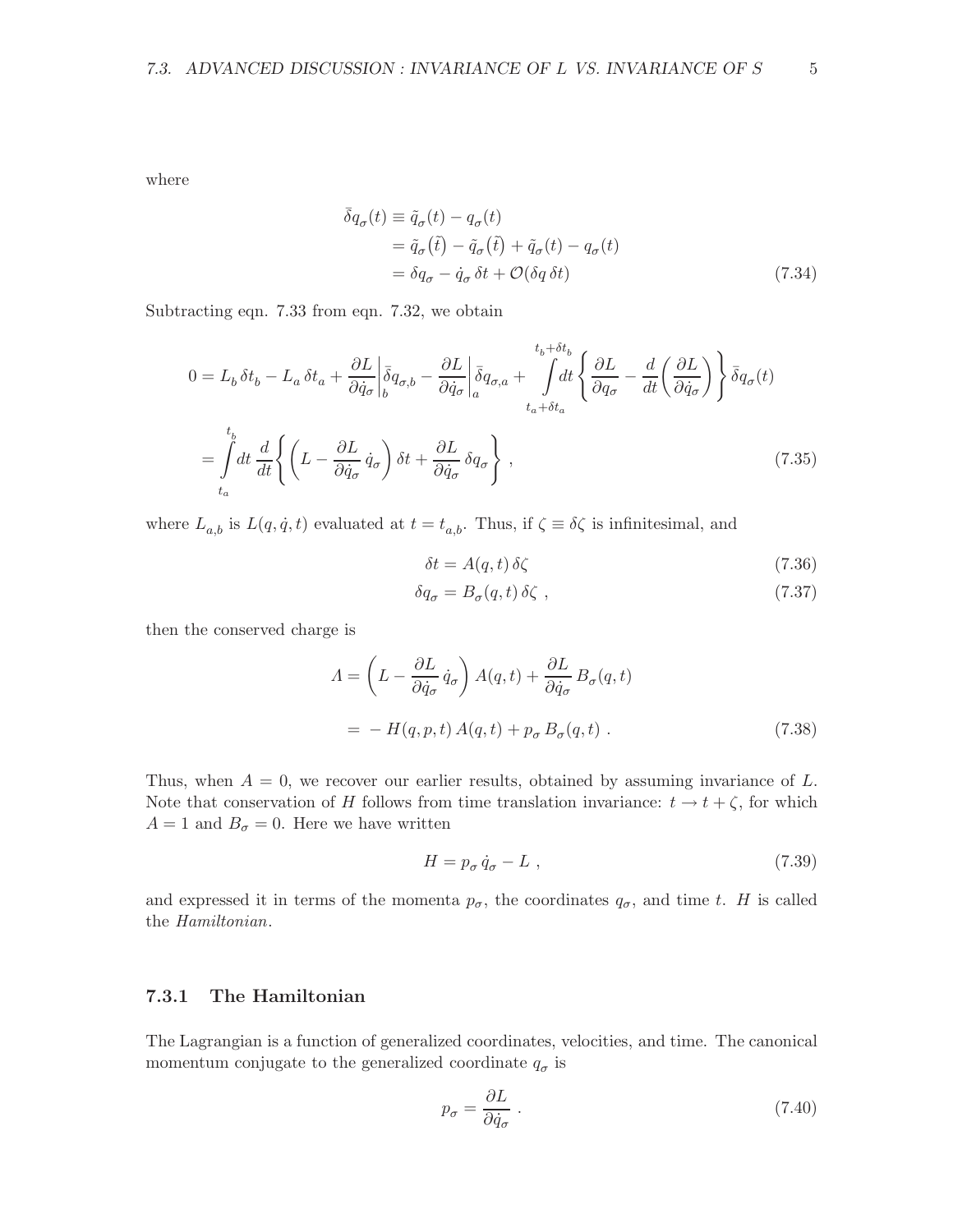The Hamiltonian is a function of coordinates, momenta, and time. It is defined as the Legendre transform of L:

$$
H(q, p, t) = \sum_{\sigma} p_{\sigma} \dot{q}_{\sigma} - L . \qquad (7.41)
$$

Let's examine the differential of  $H$ :

$$
dH = \sum_{\sigma} \left( \dot{q}_{\sigma} \, dp_{\sigma} + p_{\sigma} \, d\dot{q}_{\sigma} - \frac{\partial L}{\partial q_{\sigma}} \, dq_{\sigma} - \frac{\partial L}{\partial \dot{q}_{\sigma}} \, d\dot{q}_{\sigma} \right) - \frac{\partial L}{\partial t} \, dt
$$

$$
= \sum_{\sigma} \left( \dot{q}_{\sigma} \, dp_{\sigma} - \frac{\partial L}{\partial q_{\sigma}} \, dq_{\sigma} \right) - \frac{\partial L}{\partial t} \, dt \tag{7.42}
$$

where we have invoked the definition of  $p_{\sigma}$  to cancel the coefficients of  $d\dot{q}_{\sigma}$ . Since  $\dot{p}_{\sigma}$  =  $\partial L/\partial q_{\sigma}$ , we have Hamilton's equations of motion,

$$
\dot{q}_{\sigma} = \frac{\partial H}{\partial p_{\sigma}} \quad , \quad \dot{p}_{\sigma} = -\frac{\partial H}{\partial q_{\sigma}} \quad . \tag{7.43}
$$

Thus, we can write

$$
dH = \sum_{\sigma} \left( \dot{q}_{\sigma} \, dp_{\sigma} - \dot{p}_{\sigma} \, dq_{\sigma} \right) - \frac{\partial L}{\partial t} \, dt \tag{7.44}
$$

Dividing by  $dt$ , we obtain

$$
\frac{dH}{dt} = -\frac{\partial L}{\partial t} \,,\tag{7.45}
$$

which says that the Hamiltonian is *conserved* (*i.e.* it does not change with time) whenever there is no explicit time dependence to L.

Example #1: For a simple  $d = 1$  system with  $L = \frac{1}{2}m\dot{x}^2 - U(x)$ , we have  $p = m\dot{x}$  and

$$
H = p\,\dot{x} - L = \frac{1}{2}m\dot{x}^2 + U(x) = \frac{p^2}{2m} + U(x) \; . \tag{7.46}
$$

Example  $#2$ : Consider now the mass point – wedge system analyzed above, with

$$
L = \frac{1}{2}(M+m)\dot{X}^2 + m\dot{X}\dot{x} + \frac{1}{2}m\left(1 + \tan^2\alpha\right)\dot{x}^2 - mg\,x\,\tan\alpha\,,\tag{7.47}
$$

The canonical momenta are

$$
P = \frac{\partial L}{\partial \dot{X}} = (M+m)\dot{X} + m\dot{x}
$$
\n(7.48)

$$
p = \frac{\partial L}{\partial \dot{x}} = m\dot{X} + m\left(1 + \tan^2\alpha\right)\dot{x} \tag{7.49}
$$

The Hamiltonian is given by

$$
H = P \dot{X} + p \dot{x} - L
$$
  
=  $\frac{1}{2} (M + m) \dot{X}^2 + m \dot{X} \dot{x} + \frac{1}{2} m (1 + \tan^2 \alpha) \dot{x}^2 + mg x \tan \alpha$ . (7.50)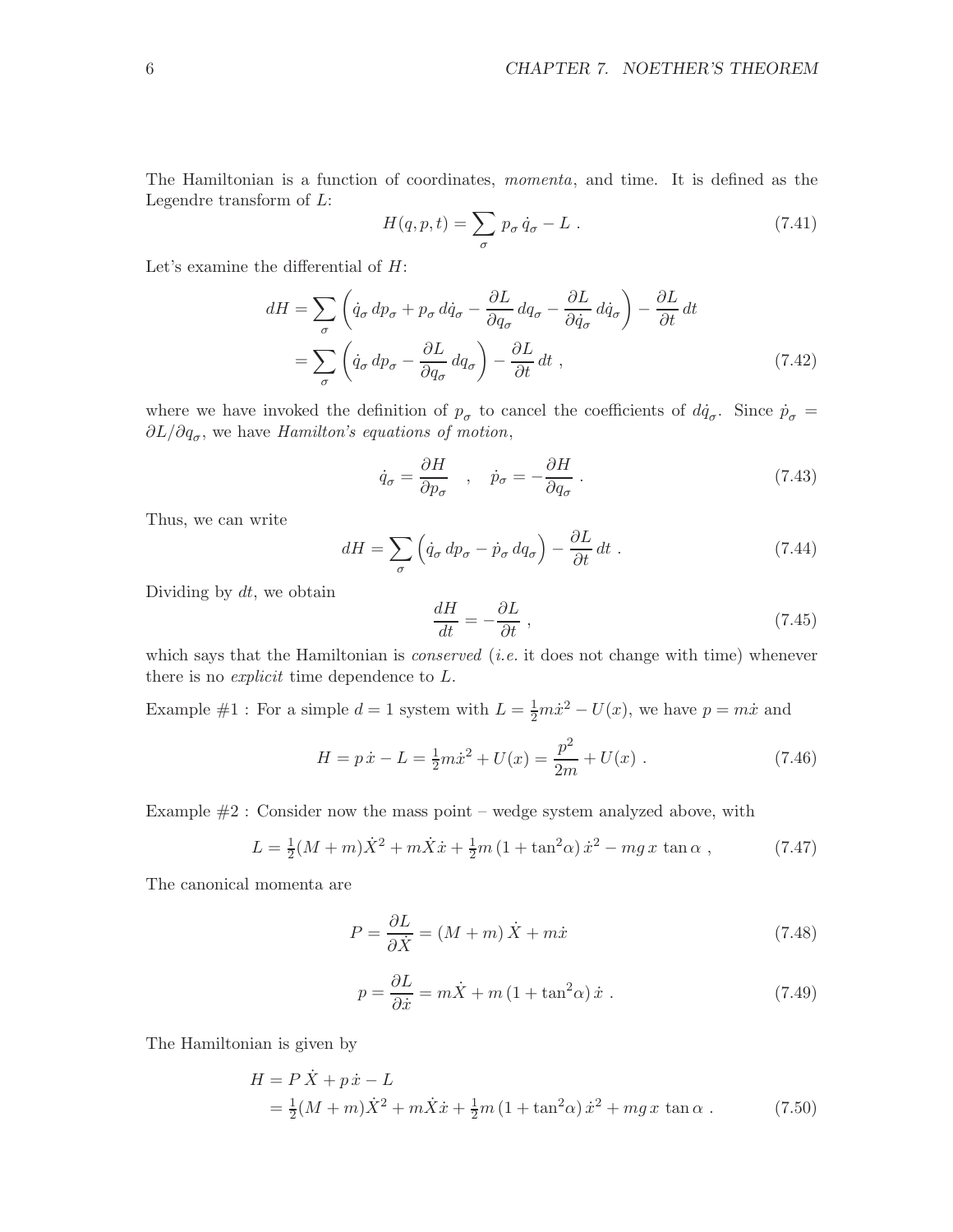However, this is not quite H, since  $H = H(X, x, P, p, t)$  must be expressed in terms of the coordinates and the momenta and not the coordinates and velocities. So we must eliminate X and  $\dot{x}$  in favor of P and p. We do this by inverting the relations

$$
\begin{pmatrix} P \\ p \end{pmatrix} = \begin{pmatrix} M+m & m \\ m & m(1+\tan^2\alpha) \end{pmatrix} \begin{pmatrix} \dot{X} \\ \dot{x} \end{pmatrix}
$$
\n(7.51)

to obtain

$$
\begin{pmatrix} \dot{X} \\ \dot{x} \end{pmatrix} = \frac{1}{m \left( M + (M+m) \tan^2 \alpha \right)} \begin{pmatrix} m \left( 1 + \tan^2 \alpha \right) & -m \\ -m & M + m \end{pmatrix} \begin{pmatrix} P \\ p \end{pmatrix} . \tag{7.52}
$$

Substituting into 7.50, we obtain

$$
H = \frac{M+m}{2m} \frac{P^2 \cos^2 \alpha}{M+m \sin^2 \alpha} - \frac{Pp \cos^2 \alpha}{M+m \sin^2 \alpha} + \frac{p^2}{2\left(M+m \sin^2 \alpha\right)} + mg \, x \tan \alpha \,. \tag{7.53}
$$

Notice that  $\dot{P} = 0$  since  $\frac{\partial L}{\partial X} = 0$ . P is the total horizontal momentum of the system (wedge plus particle) and it is conserved.

#### 7.3.2 Is  $H = T + U$ ?

The most general form of the kinetic energy is

$$
T = T_2 + T_1 + T_0
$$
  
=  $\frac{1}{2} T_{\sigma\sigma'}^{(2)}(q, t) \dot{q}_\sigma \dot{q}_{\sigma'} + T_{\sigma}^{(1)}(q, t) \dot{q}_\sigma + T^{(0)}(q, t)$ , (7.54)

where  $T^{(n)}(q, \dot{q}, t)$  is homogeneous of degree n in the velocities<sup>2</sup>. We assume a potential energy of the form

$$
U = U_1 + U_0
$$
  
=  $U_{\sigma}^{(1)}(q, t) \dot{q}_{\sigma} + U^{(0)}(q, t)$ , (7.55)

which allows for velocity-dependent forces, as we have with charged particles moving in an electromagnetic field. The Lagrangian is then

$$
L = T - U = \frac{1}{2} T^{(2)}_{\sigma\sigma'}(q, t) \dot{q}_{\sigma} \dot{q}_{\sigma'} + T^{(1)}_{\sigma}(q, t) \dot{q}_{\sigma} + T^{(0)}(q, t) - U^{(1)}_{\sigma}(q, t) \dot{q}_{\sigma} - U^{(0)}(q, t) \ . \tag{7.56}
$$

The canonical momentum conjugate to  $q_{\sigma}$  is

$$
p_{\sigma} = \frac{\partial L}{\partial \dot{q}_{\sigma}} = T_{\sigma\sigma'}^{(2)} \dot{q}_{\sigma'} + T_{\sigma}^{(1)}(q, t) - U_{\sigma}^{(1)}(q, t)
$$
\n(7.57)

which is inverted to give

$$
\dot{q}_{\sigma} = T_{\sigma\sigma'}^{(2)}{}^{-1} \left( p_{\sigma'} - T_{\sigma'}^{(1)} + U_{\sigma'}^{(1)} \right) . \tag{7.58}
$$

<sup>&</sup>lt;sup>2</sup>A homogeneous function of degree k satisfies  $f(\lambda x_1, \ldots, \lambda x_n) = \lambda^k f(x_1, \ldots, x_n)$ . It is then easy to prove Euler's theorem,  $\sum_{i=1}^{n} x_i \frac{\partial f}{\partial x_i} = kf.$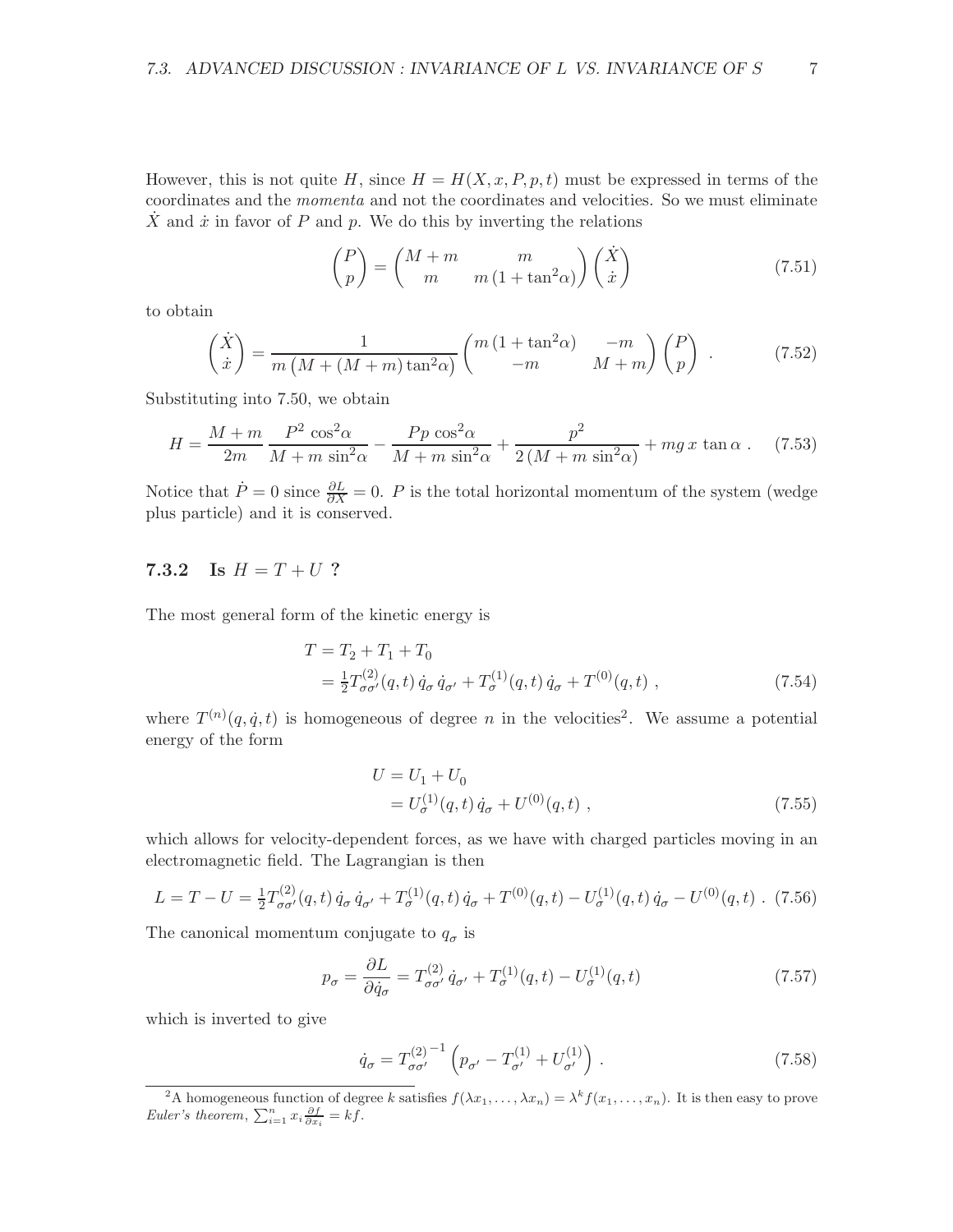The Hamiltonian is then

$$
H = p_{\sigma} \dot{q}_{\sigma} - L
$$
  
=  $\frac{1}{2} T_{\sigma \sigma'}^{(2)^{-1}} \left( p_{\sigma} - T_{\sigma}^{(1)} + U_{\sigma}^{(1)} \right) \left( p_{\sigma'} - T_{\sigma'}^{(1)} + U_{\sigma'}^{(1)} \right) - T_0 + U_0$  (7.59)

$$
= T_2 - T_0 + U_0 \tag{7.60}
$$

If  $T_0$ ,  $T_1$ , and  $U_1$  vanish, *i.e.* if  $T(q, \dot{q}, t)$  is a homogeneous function of degree two in the generalized velocities, and  $U(q,t)$  is velocity-independent, then  $H = T + U$ . But if  $T_0$  or  $T_1$ is nonzero, or the potential is velocity-dependent, then  $H \neq T + U$ .

#### 7.3.3 Example: A bead on a rotating hoop

Consider a bead of mass  $m$  constrained to move along a hoop of radius  $a$ . The hoop is further constrained to rotate with angular velocity  $\dot{\phi} = \omega$  about the  $\hat{z}$ -axis, as shown in Fig. 7.1.

The most convenient set of generalized coordinates is spherical polar  $(r, \theta, \phi)$ , in which case

$$
T = \frac{1}{2}m(\dot{r}^2 + r^2\dot{\theta}^2 + r^2\sin^2{\theta}\dot{\phi}^2)
$$
  
=  $\frac{1}{2}ma^2(\dot{\theta}^2 + \omega^2\sin^2{\theta})$ . (7.61)

Thus,  $T_2 = \frac{1}{2}ma^2\dot{\theta}^2$  and  $T_0 = \frac{1}{2}ma^2\omega^2\sin^2\theta$ . The potential energy is  $U(\theta) = mga(1-\cos\theta)$ . The momentum conjugate to  $\ddot{\theta}$  is  $p_{\theta} = ma^2 \dot{\theta}$ , and thus

$$
H(\theta, p) = T_2 - T_0 + U
$$
  
=  $\frac{1}{2}ma^2\dot{\theta}^2 - \frac{1}{2}ma^2\omega^2\sin^2\theta + mga(1 - \cos\theta)$   
=  $\frac{p_\theta^2}{2ma^2} - \frac{1}{2}ma^2\omega^2\sin^2\theta + mga(1 - \cos\theta)$ . (7.62)

For this problem, we can define the effective potential

$$
U_{\text{eff}}(\theta) \equiv U - T_0 = mga(1 - \cos\theta) - \frac{1}{2}ma^2\omega^2\sin^2\theta
$$
  
=  $mga\left(1 - \cos\theta - \frac{\omega^2}{2\omega_0^2}\sin^2\theta\right)$ , (7.63)

where  $\omega_0^2 \equiv g/a$ . The Lagrangian may then be written

$$
L = \frac{1}{2}ma^2\dot{\theta}^2 - U_{\text{eff}}(\theta) , \qquad (7.64)
$$

and thus the equations of motion are

$$
ma^2\ddot{\theta} = -\frac{\partial U_{\text{eff}}}{\partial \theta} \ . \tag{7.65}
$$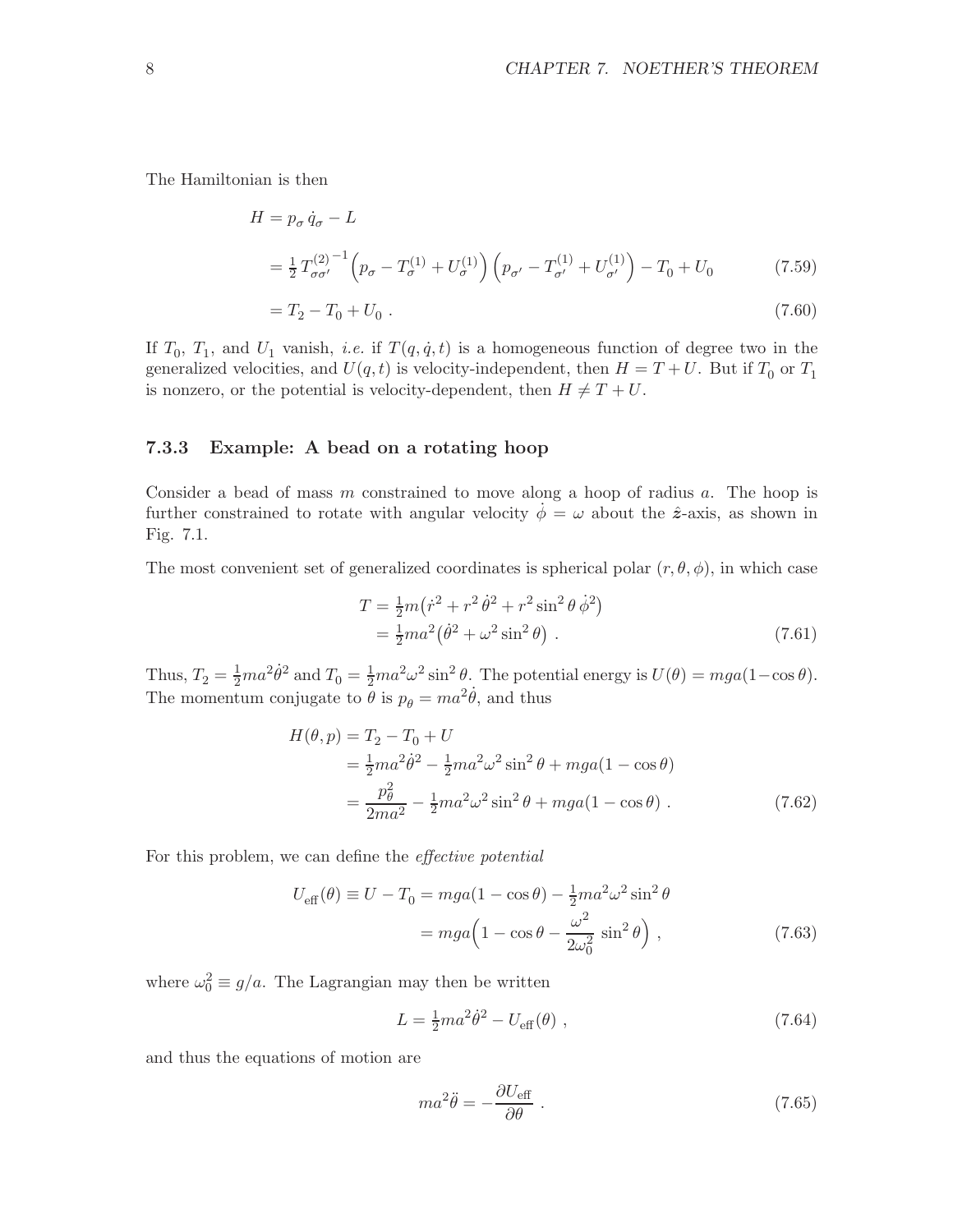

Figure 7.1: A bead of mass  $m$  on a rotating hoop of radius  $a$ .

Equilibrium is achieved when  $U'_{\text{eff}}(\theta) = 0$ , which gives

$$
\frac{\partial U_{\text{eff}}}{\partial \theta} = mga \sin \theta \left\{ 1 - \frac{\omega^2}{\omega_0^2} \cos \theta \right\} = 0 ,\qquad (7.66)
$$

*i.e.*  $\theta^* = 0$ ,  $\theta^* = \pi$ , or  $\theta^* = \pm \cos^{-1}(\omega_0^2/\omega^2)$ , where the last pair of equilibria are present only for  $\omega^2 > \omega_0^2$ . The stability of these equilibria is assessed by examining the sign of  $U''_{\text{eff}}(\theta^*)$ . We have

$$
U''_{\text{eff}}(\theta) = mga \left\{ \cos \theta - \frac{\omega^2}{\omega_0^2} (2 \cos^2 \theta - 1) \right\}.
$$
 (7.67)

Thus,

$$
U''_{\text{eff}}(\theta^*) = \begin{cases} mga\left(1 - \frac{\omega^2}{\omega_0^2}\right) & \text{at } \theta^* = 0\\ \n-mga\left(1 + \frac{\omega^2}{\omega_0^2}\right) & \text{at } \theta^* = \pi\\ \nmga\left(\frac{\omega^2}{\omega_0^2} - \frac{\omega_0^2}{\omega^2}\right) & \text{at } \theta^* = \pm \cos^{-1}\left(\frac{\omega_0^2}{\omega^2}\right) \end{cases}
$$
(7.68)

Thus,  $\theta^* = 0$  is stable for  $\omega^2 < \omega_0^2$  but becomes unstable when the rotation frequency  $\omega$ is sufficiently large, *i.e.* when  $\omega^2 > \omega_0^2$ . In this regime, there are two new equilibria, at  $\theta^* = \pm \cos^{-1}(\omega_0^2/\omega^2)$ , which are both stable. The equilibrium at  $\theta^* = \pi$  is always unstable, independent of the value of  $\omega$ . The situation is depicted in Fig. 7.2.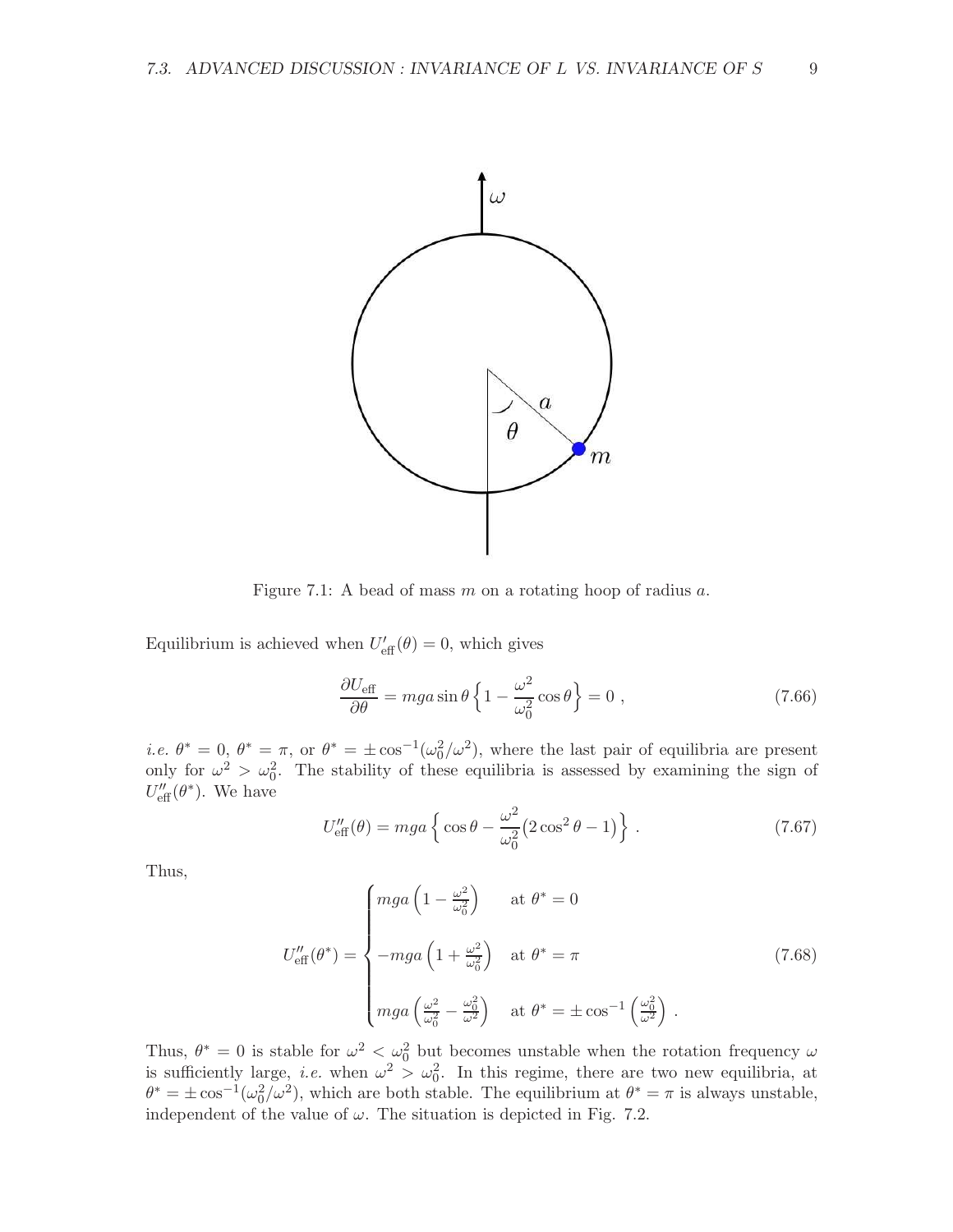

Figure 7.2: The effective potential  $U_{\text{eff}}(\theta) = mga \left[1 - \cos \theta - \frac{\omega^2}{2\omega_0^2}\right]$  $\frac{\omega^2}{2\omega_0^2} \sin^2 \theta$ . (The dimensionless potential  $\tilde{U}_{\text{eff}}(x) = U_{\text{eff}}/mga$  is shown, where  $x = \theta/\pi$ .) Left panels:  $\omega = \frac{1}{2}$ 2  $\sqrt{3}\omega_0$ . Right panels:  $\omega = \sqrt{3} \omega_0$ .

## 7.4 Charged Particle in a Magnetic Field

Consider next the case of a charged particle moving in the presence of an electromagnetic field. The particle's potential energy is

$$
U(\mathbf{r}, \dot{\mathbf{r}}) = q \phi(\mathbf{r}, t) - \frac{q}{c} \mathbf{A}(\mathbf{r}, t) \cdot \dot{\mathbf{r}} \,, \tag{7.69}
$$

which is velocity-dependent. The kinetic energy is  $T = \frac{1}{2}m\dot{r}^2$ , as usual. Here  $\phi(r)$  is the scalar potential and  $A(r)$  the vector potential. The electric and magnetic fields are given by

$$
\mathbf{E} = -\nabla \phi - \frac{1}{c} \frac{\partial \mathbf{A}}{\partial t} , \quad \mathbf{B} = \nabla \times \mathbf{A} . \tag{7.70}
$$

The canonical momentum is

$$
p = \frac{\partial L}{\partial \dot{r}} = m \dot{r} + \frac{q}{c} \mathbf{A} , \qquad (7.71)
$$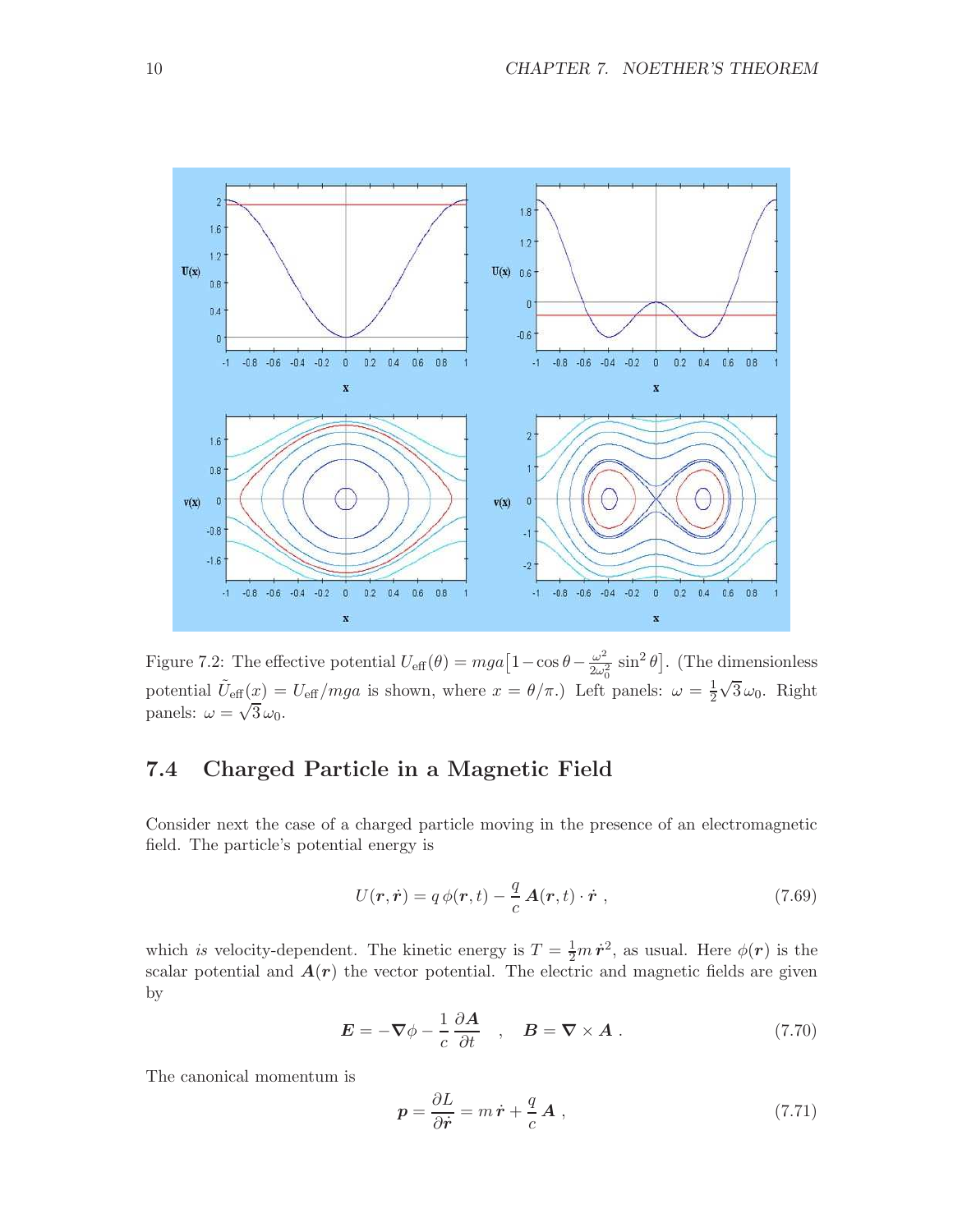and hence the Hamiltonian is

$$
H(\mathbf{r}, \mathbf{p}, t) = \mathbf{p} \cdot \dot{\mathbf{r}} - L
$$
  
=  $m\dot{\mathbf{r}}^2 + \frac{q}{c}\mathbf{A} \cdot \dot{\mathbf{r}} - \frac{1}{2}m\dot{\mathbf{r}}^2 - \frac{q}{c}\mathbf{A} \cdot \dot{\mathbf{r}} + q\phi$   
=  $\frac{1}{2}m\dot{\mathbf{r}}^2 + q\phi$   
=  $\frac{1}{2m}(\mathbf{p} - \frac{q}{c}\mathbf{A}(\mathbf{r}, t))^2 + q\phi(\mathbf{r}, t)$ . (7.72)

If **A** and  $\phi$  are time-independent, then  $H(r, p)$  is conserved.

Let's work out the equations of motion. We have

$$
\frac{d}{dt}\left(\frac{\partial L}{\partial \dot{r}}\right) = \frac{\partial L}{\partial r} \tag{7.73}
$$

which gives

$$
m\ddot{\boldsymbol{r}} + \frac{q}{c}\frac{d\boldsymbol{A}}{dt} = -q\boldsymbol{\nabla}\phi + \frac{q}{c}\boldsymbol{\nabla}(\boldsymbol{A}\cdot\dot{\boldsymbol{r}}) ,
$$
\n(7.74)

or, in component notation,

$$
m\ddot{x}_i + \frac{q}{c}\frac{\partial A_i}{\partial x_j}\dot{x}_j + \frac{q}{c}\frac{\partial A_i}{\partial t} = -q\frac{\partial \phi}{\partial x_i} + \frac{q}{c}\frac{\partial A_j}{\partial x_i}\dot{x}_j,
$$
\n(7.75)

which is to say

$$
m\ddot{x}_i = -q\frac{\partial\phi}{\partial x_i} - \frac{q}{c}\frac{\partial A_i}{\partial t} + \frac{q}{c}\left(\frac{\partial A_j}{\partial x_i} - \frac{\partial A_i}{\partial x_j}\right)\dot{x}_j\ .
$$
 (7.76)

It is convenient to express the cross product in terms of the completely antisymmetric tensor of rank three,  $\epsilon_{ijk}$ :

$$
B_i = \epsilon_{ijk} \frac{\partial A_k}{\partial x_j} \,, \tag{7.77}
$$

and using the result

$$
\epsilon_{ijk}\,\epsilon_{imn} = \delta_{jm}\,\delta_{kn} - \delta_{jn}\,\delta_{km}\,,\tag{7.78}
$$

we have  $\epsilon_{ijk} B_i = \partial_j A_k - \partial_k A_j$ , and

$$
m\ddot{x}_i = -q\frac{\partial\phi}{\partial x_i} - \frac{q}{c}\frac{\partial A_i}{\partial t} + \frac{q}{c}\epsilon_{ijk}\dot{x}_j B_k ,
$$
 (7.79)

or, in vector notation,

$$
m\ddot{\boldsymbol{r}} = -q\nabla\phi - \frac{q}{c}\frac{\partial\boldsymbol{A}}{\partial t} + \frac{q}{c}\dot{\boldsymbol{r}} \times (\boldsymbol{\nabla} \times \boldsymbol{A})
$$

$$
= q\boldsymbol{E} + \frac{q}{c}\dot{\boldsymbol{r}} \times \boldsymbol{B} , \qquad (7.80)
$$

which is, of course, the Lorentz force law.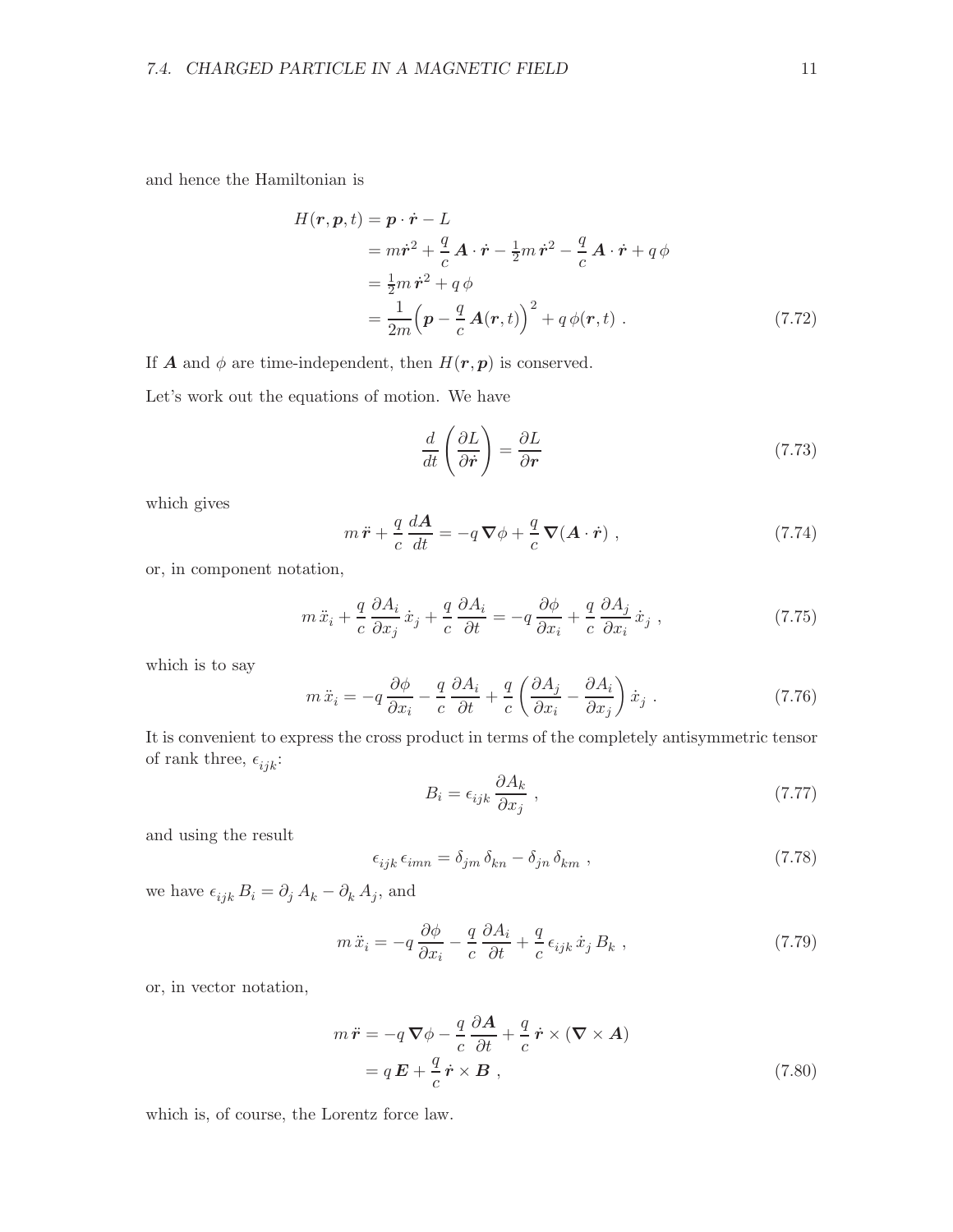### 7.5 Fast Perturbations : Rapidly Oscillating Fields

Consider a free particle moving under the influence of an oscillating force,

$$
m\ddot{q} = F\sin\omega t. \tag{7.81}
$$

The motion of the system is then

$$
q(t) = q_h(t) - \frac{F \sin \omega t}{m\omega^2} , \qquad (7.82)
$$

where  $q_h(t) = A + Bt$  is the solution to the homogeneous (unforced) equation of motion. Note that the amplitude of the response  $q - q<sub>h</sub>$  goes as  $\omega^{-2}$  and is therefore small when  $\omega$ is large.

Now consider a general  $n = 1$  system, with

$$
H(q, p, t) = H_0(q, p) + V(q) \sin(\omega t + \delta) . \qquad (7.83)
$$

We assume that  $\omega$  is much greater than any natural oscillation frequency associated with  $H_0$ . We separate the motion  $q(t)$  and  $p(t)$  into slow and fast components:

$$
q(t) = \bar{q}(t) + \zeta(t) \tag{7.84}
$$

$$
p(t) = \bar{p}(t) + \pi(t) \t\t(7.85)
$$

where  $\zeta(t)$  and  $\pi(t)$  oscillate with the driving frequency  $\omega$ . Since  $\zeta$  and  $\pi$  will be small, we expand Hamilton's equations in these quantities:

$$
\dot{\bar{q}} + \dot{\zeta} = \frac{\partial H_0}{\partial \bar{p}} + \frac{\partial^2 H_0}{\partial \bar{p}^2} \pi + \frac{\partial^2 H_0}{\partial \bar{q}} \zeta + \frac{1}{2} \frac{\partial^3 H_0}{\partial \bar{q}^2 \partial \bar{p}} \zeta^2 + \frac{\partial^3 H_0}{\partial \bar{q}} \partial \bar{p}^2 \zeta \pi + \frac{1}{2} \frac{\partial^3 H_0}{\partial \bar{p}^3} \pi^2 + \dots \quad (7.86)
$$
\n
$$
\dot{p} + \dot{\pi} = -\frac{\partial H_0}{\partial \bar{q}} - \frac{\partial^2 H_0}{\partial \bar{q}^2} \zeta - \frac{\partial^2 H_0}{\partial \bar{q}} \partial \bar{p} \pi - \frac{1}{2} \frac{\partial^3 H_0}{\partial \bar{q}^3} \zeta^2 - \frac{\partial^3 H_0}{\partial \bar{q}^2 \partial \bar{p}} \zeta \pi - \frac{1}{2} \frac{\partial^3 H_0}{\partial \bar{q}} \partial \bar{p}^2 \pi^2 - \frac{\partial V}{\partial \bar{q}} \sin(\omega t + \delta) - \frac{\partial^2 V}{\partial \bar{q}^2} \zeta \sin(\omega t + \delta) - \dots \quad (7.87)
$$

We now average over the fast degrees of freedom to obtain an equation of motion for the slow variables  $\bar{q}$  and  $\bar{p}$ , which we here carry to lowest nontrivial order in averages of fluctuating quantities:

$$
\dot{\bar{q}} = \frac{\partial H_0}{\partial \bar{p}} + \frac{1}{2} \frac{\partial^3 H_0}{\partial \bar{q}^2 \partial \bar{p}} \left\langle \zeta^2 \right\rangle + \frac{\partial^3 H_0}{\partial \bar{q} \partial \bar{p}^2} \left\langle \zeta \pi \right\rangle + \frac{1}{2} \frac{\partial^3 H_0}{\partial \bar{p}^3} \left\langle \pi^2 \right\rangle \tag{7.88}
$$

$$
\dot{\bar{p}} = -\frac{\partial H_0}{\partial \bar{q}} - \frac{1}{2} \frac{\partial^3 H_0}{\partial \bar{q}^3} \left\langle \zeta^2 \right\rangle - \frac{\partial^3 H_0}{\partial \bar{q}^2 \partial \bar{p}} \left\langle \zeta \pi \right\rangle - \frac{1}{2} \frac{\partial^3 H_0}{\partial \bar{q} \partial \bar{p}^2} \left\langle \pi^2 \right\rangle - \frac{\partial^2 V}{\partial \bar{q}^2} \left\langle \zeta \sin(\omega t + \delta) \right\rangle. \tag{7.89}
$$

The fast degrees of freedom obey

$$
\dot{\zeta} = \frac{\partial^2 H_0}{\partial \bar{q} \, \partial \bar{p}} \, \zeta + \frac{\partial^2 H_0}{\partial \bar{p}^2} \, \pi \tag{7.90}
$$

$$
\dot{\pi} = -\frac{\partial^2 H_0}{\partial \bar{q}^2} \zeta - \frac{\partial^2 H_0}{\partial \bar{q} \partial \bar{p}} \pi - \frac{\partial V}{\partial q} \sin(\omega t + \delta) . \tag{7.91}
$$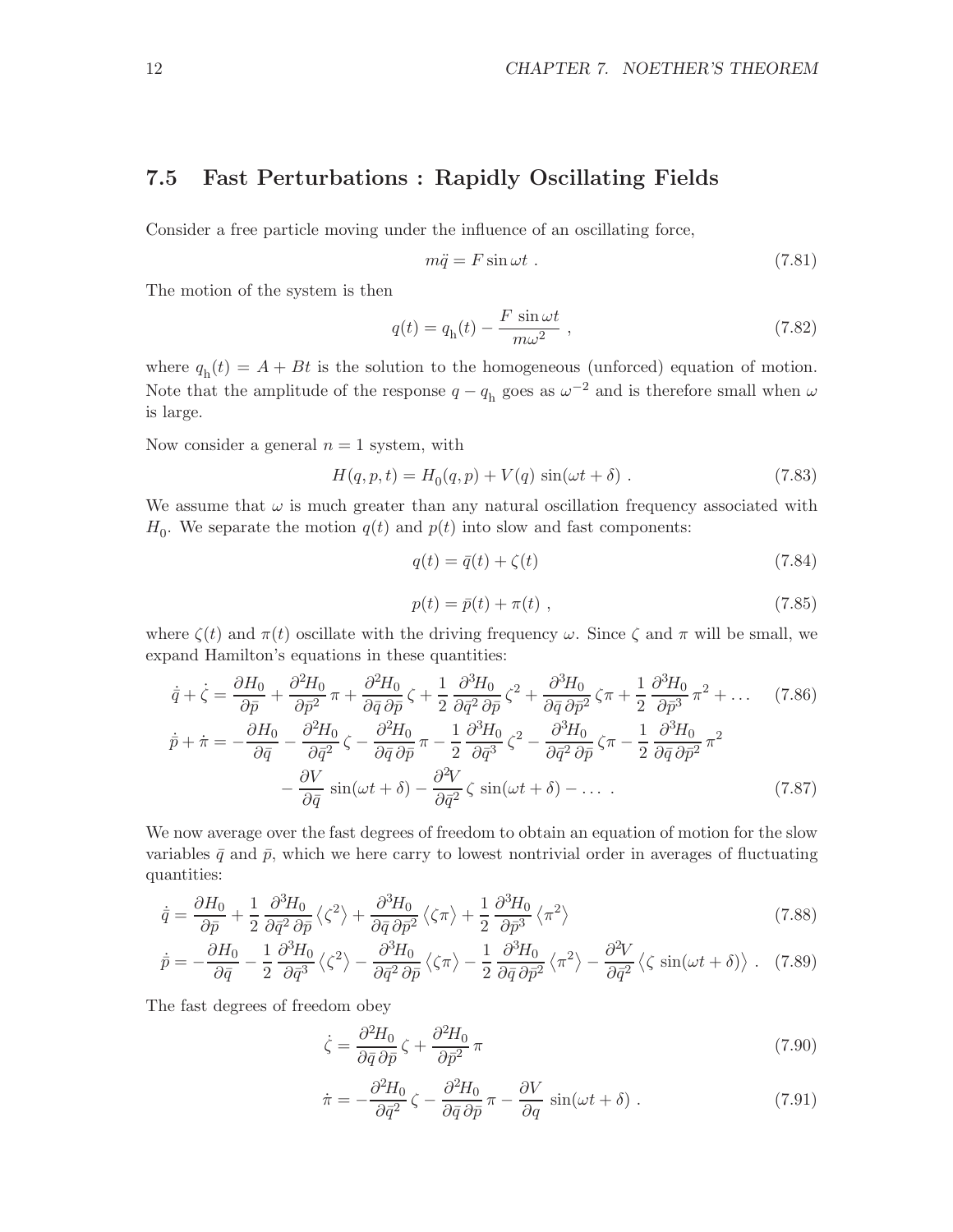Let us analyze the coupled equations<sup>3</sup>

$$
\dot{\zeta} = A\,\zeta + B\,\pi\tag{7.92}
$$

$$
\dot{\pi} = -C\,\zeta - A\,\pi + F\,e^{-i\omega t} \ . \tag{7.93}
$$

The solution is of the form

$$
\begin{pmatrix} \zeta \\ \pi \end{pmatrix} = \begin{pmatrix} \alpha \\ \beta \end{pmatrix} e^{-i\omega t} . \tag{7.94}
$$

Plugging in, we find

$$
\alpha = \frac{BF}{BC - A^2 - \omega^2} = -\frac{BF}{\omega^2} + \mathcal{O}(\omega^{-4})
$$
\n(7.95)

$$
\beta = -\frac{(A+i\omega)F}{BC - A^2 - \omega^2} = \frac{iF}{\omega} + \mathcal{O}(\omega^{-3}) \tag{7.96}
$$

Taking the real part, and restoring the phase shift  $\delta$ , we have

$$
\zeta(t) = \frac{-BF}{\omega^2} \sin(\omega t + \delta) = \frac{1}{\omega^2} \frac{\partial V}{\partial \bar{q}} \frac{\partial^2 H_0}{\partial \bar{p}^2} \sin(\omega t + \delta)
$$
(7.97)

$$
\pi(t) = -\frac{F}{\omega} \cos(\omega t + \delta) = \frac{1}{\omega} \frac{\partial V}{\partial \bar{q}} \cos(\omega t + \delta) . \tag{7.98}
$$

The desired averages, to lowest order, are thus

$$
\langle \zeta^2 \rangle = \frac{1}{2\omega^4} \left( \frac{\partial V}{\partial \bar{q}} \right)^2 \left( \frac{\partial^2 H_0}{\partial \bar{p}^2} \right)^2 \tag{7.99}
$$

$$
\langle \pi^2 \rangle = \frac{1}{2\omega^2} \left( \frac{\partial V}{\partial \bar{q}} \right)^2 \tag{7.100}
$$

$$
\langle \zeta \sin(\omega t + \delta) \rangle = \frac{1}{2\omega^2} \frac{\partial V}{\partial \bar{q}} \frac{\partial^2 H_0}{\partial \bar{p}^2} , \qquad (7.101)
$$

along with  $\langle \zeta \pi \rangle = 0$ .

Finally, we substitute the averages into the equations of motion for the slow variables  $\bar{q}$  and  $\bar{p}$ , resulting in the time-independent *effective Hamiltonian* 

$$
K(\bar{q}, \bar{p}) = H_0(\bar{q}, \bar{p}) + \frac{1}{4\omega^2} \frac{\partial^2 H_0}{\partial \bar{p}^2} \left(\frac{\partial V}{\partial \bar{q}}\right)^2, \qquad (7.102)
$$

and the equations of motion

$$
\dot{\bar{q}} = \frac{\partial K}{\partial \bar{p}} \quad , \quad \dot{\bar{p}} = -\frac{\partial K}{\partial \bar{q}} \; . \tag{7.103}
$$

<sup>&</sup>lt;sup>3</sup>With real coefficients  $A, B$ , and  $C$ , one can always take the real part to recover the fast variable equations of motion.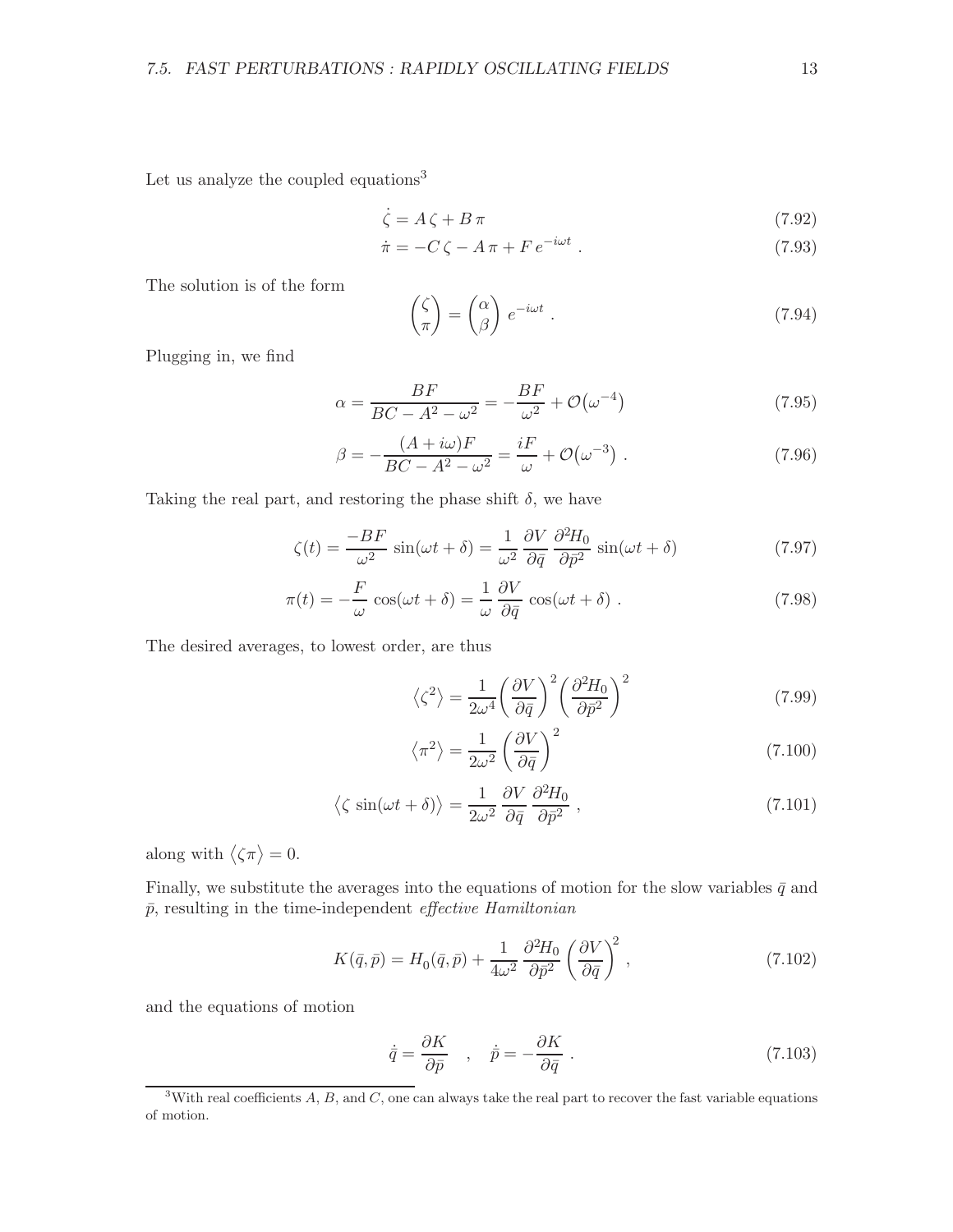#### 7.5.1 Example : pendulum with oscillating support

Consider a pendulum with a vertically oscillating point of support. The coordinates of the pendulum bob are

$$
x = \ell \sin \theta \quad , \quad y = a(t) - \ell \cos \theta \; . \tag{7.104}
$$

The Lagrangian is easily obtained:

$$
L = \frac{1}{2}m\ell^2\dot{\theta}^2 + m\ell\dot{a}\dot{\theta}\sin\theta + mg\ell\cos\theta + \frac{1}{2}m\dot{a}^2 - mga
$$
\n
$$
{}^{\text{these may be dropped}} \tag{7.105}
$$

$$
= \frac{1}{2}m\ell^2\dot{\theta}^2 + m(g+\ddot{a})\ell\cos\theta + \frac{1}{2}m\dot{a}^2 - mga - \frac{d}{dt}(m\ell\dot{a}\sin\theta) \quad . \tag{7.106}
$$

Thus we may take the Lagrangian to be

$$
\bar{L} = \frac{1}{2}m\ell^2\dot{\theta}^2 + m(g+\ddot{a})\ell\cos\theta\,,\tag{7.107}
$$

from which we derive the Hamiltonian

$$
H(\theta, p_{\theta}, t) = \frac{p_{\theta}^2}{2m\ell^2} - mg\ell\cos\theta - m\ell\ddot{a}\cos\theta
$$
 (7.108)

$$
=H_0(\theta, p_\theta, t) + V_1(\theta) \sin \omega t . \qquad (7.109)
$$

We have assumed  $a(t) = a_0 \sin \omega t$ , so

$$
V_1(\theta) = m\ell a_0 \,\omega^2 \cos \theta \,. \tag{7.110}
$$

The effective Hamiltonian, per eqn. 7.102, is

$$
K(\bar{\theta}, \bar{p}_{\theta}) = \frac{\bar{p}_{\theta}}{2m\ell^2} - mg\ell\cos\bar{\theta} + \frac{1}{4}m\,a_0^2\,\omega^2\sin^2\bar{\theta} \ . \tag{7.111}
$$

Let's define the dimensionless parameter

$$
\epsilon \equiv \frac{2g\ell}{\omega^2 a_0^2} \ . \tag{7.112}
$$

The slow variable  $\bar{\theta}$  executes motion in the *effective potential*  $V_{\text{eff}}(\bar{\theta}) = mg\ell v(\bar{\theta})$ , with

$$
v(\bar{\theta}) = -\cos\bar{\theta} + \frac{1}{2\epsilon}\sin^2\bar{\theta}.
$$
 (7.113)

Differentiating, and dropping the bar on  $\theta$ , we find that  $V_{\text{eff}}(\theta)$  is stationary when

$$
v'(\theta) = 0 \quad \Rightarrow \quad \sin \theta \cos \theta = -\epsilon \sin \theta \; . \tag{7.114}
$$

Thus,  $\theta = 0$  and  $\theta = \pi$ , where  $\sin \theta = 0$ , are equilibria. When  $\epsilon < 1$  (note  $\epsilon > 0$  always), there are two new solutions, given by the roots of  $\cos \theta = -\epsilon$ .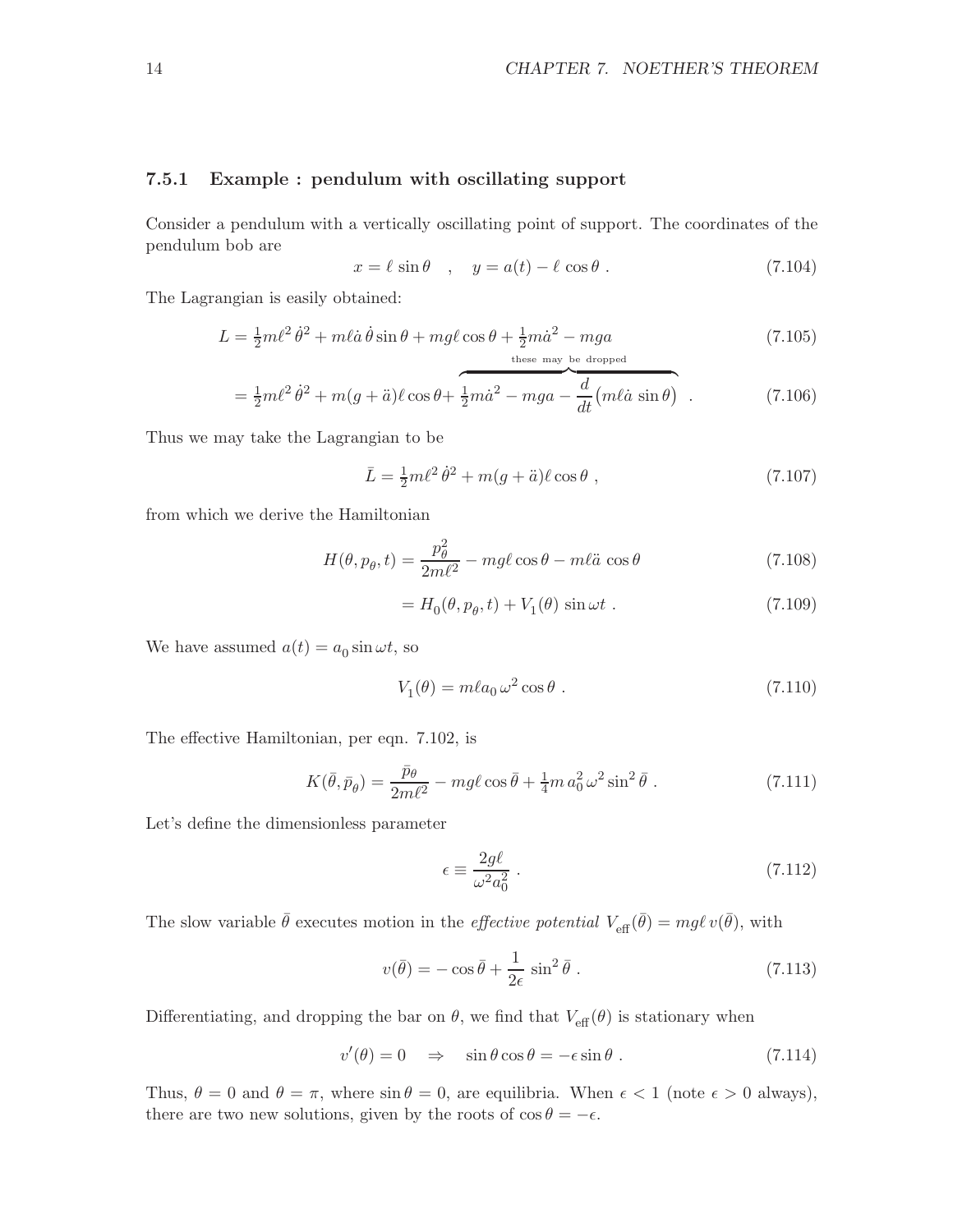

Figure 7.3: Dimensionless potential  $v(\theta)$  for  $\epsilon = 1.5$  (black curve) and  $\epsilon = 0.5$  (blue curve).

To assess stability of these equilibria, we compute the second derivative:

$$
v''(\theta) = \cos \theta + \frac{1}{\epsilon} \cos 2\theta \tag{7.115}
$$

From this, we see that  $\theta = 0$  is stable (*i.e.*  $v''(\theta = 0) > 0$ ) always, but  $\theta = \pi$  is stable for  $\epsilon$  < 1 and unstable for  $\epsilon > 1$ . When  $\epsilon$  < 1, two new solutions appear, at  $\cos \theta = -\epsilon$ , for which

$$
v''(\cos^{-1}(-\epsilon)) = \epsilon - \frac{1}{\epsilon},\qquad(7.116)
$$

which is always negative since  $\epsilon < 1$  in order for these equilibria to exist. The situation is sketched in fig. 7.3, showing  $v(\theta)$  for two representative values of the parameter  $\epsilon$ . For  $\epsilon > 1$ , the equilibrium at  $\theta = \pi$  is unstable, but as  $\epsilon$  decreases, a subcritical pitchfork bifurcation is encountered at  $\epsilon = 1$ , and  $\theta = \pi$  becomes stable, while the outlying  $\theta = \cos^{-1}(-\epsilon)$  solutions are unstable.

## 7.6 Field Theory: Systems with Several Independent Variables

Suppose  $\phi_a(\boldsymbol{x})$  depends on several independent variables:  $\{x^1, x^2, \ldots, x^n\}$ . Furthermore, suppose

$$
S\big[\{\phi_a(\mathbf{x})\big] = \int_{\Omega} dx \,\mathcal{L}(\phi_a \,\partial_\mu \phi_a, \mathbf{x})\;, \tag{7.117}
$$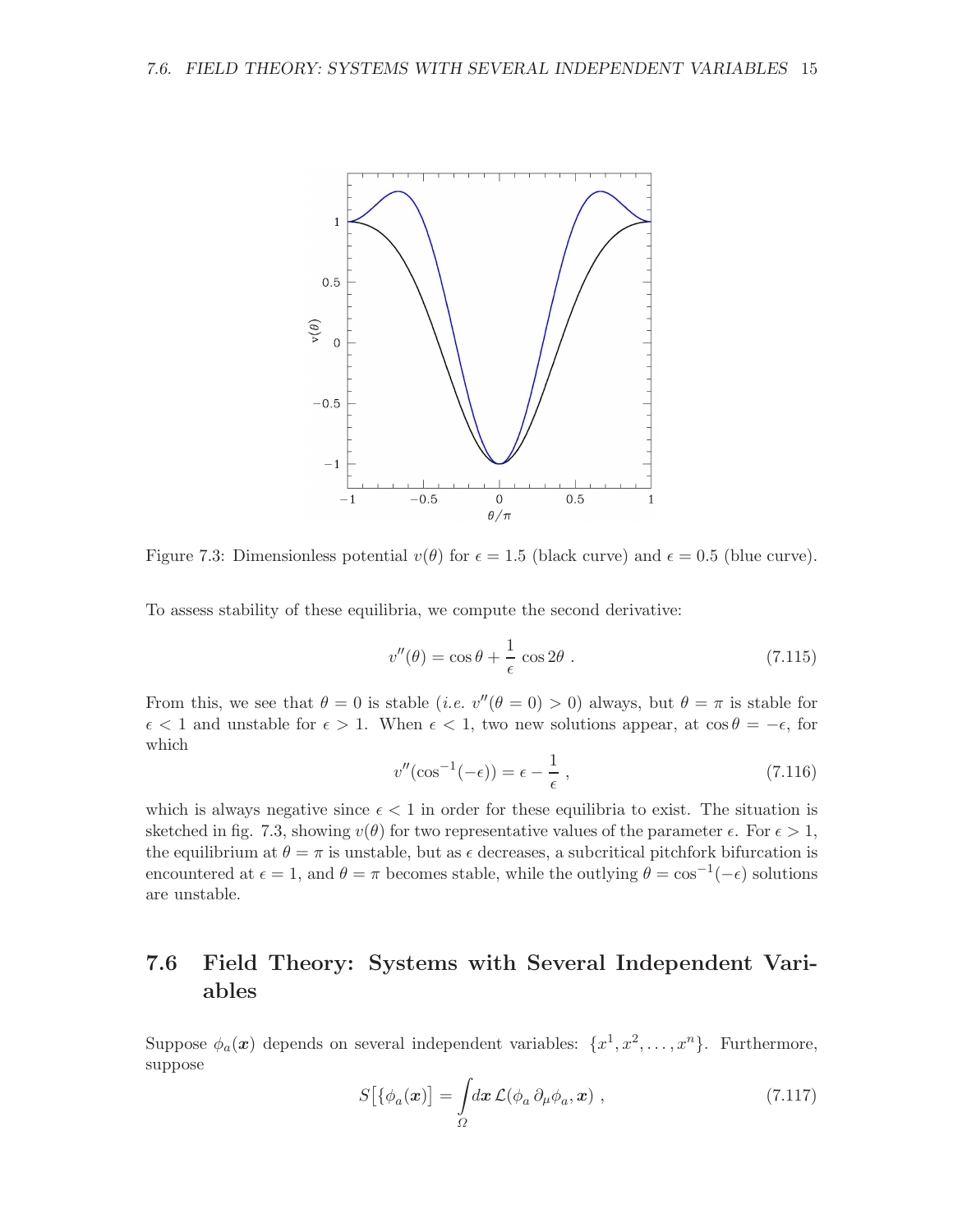*i.e.* the Lagrangian density  $\mathcal L$  is a function of the fields  $\phi_a$  and their partial derivatives  $\partial \phi_a / \partial x^{\mu}$ . Here  $\Omega$  is a region in R<sup>K</sup>. Then the first variation of S is

$$
\delta S = \int_{\Omega} dx \left\{ \frac{\partial \mathcal{L}}{\partial \phi_a} \delta \phi_a + \frac{\partial \mathcal{L}}{\partial (\partial_{\mu} \phi_a)} \frac{\partial \delta \phi_a}{\partial x^{\mu}} \right\}
$$
  
= 
$$
\oint_{\partial \Omega} d\Sigma n^{\mu} \frac{\partial \mathcal{L}}{\partial (\partial_{\mu} \phi_a)} \delta \phi_a + \int_{\Omega} dx \left\{ \frac{\partial \mathcal{L}}{\partial \phi_a} - \frac{\partial}{\partial x^{\mu}} \left( \frac{\partial \mathcal{L}}{\partial (\partial_{\mu} \phi_a)} \right) \right\} \delta \phi_a , \qquad (7.118)
$$

where  $\partial\Omega$  is the  $(n-1)$ -dimensional boundary of  $\Omega$ ,  $d\Sigma$  is the differential surface area, and  $n^{\mu}$  is the unit normal. If we demand  $\partial \mathcal{L}/\partial(\partial_{\mu}\phi_a)|_{\partial \Omega} = 0$  of  $\delta \phi_a|_{\partial \Omega} = 0$ , the surface term vanishes, and we conclude

$$
\frac{\delta S}{\delta \phi_a(\boldsymbol{x})} = \frac{\partial \mathcal{L}}{\partial \phi_a} - \frac{\partial}{\partial x^\mu} \left( \frac{\partial \mathcal{L}}{\partial (\partial_\mu \phi_a)} \right) . \tag{7.119}
$$

As an example, consider the case of a stretched string of linear mass density  $\mu$  and tension  $\tau$ . The action is a functional of the height  $y(x, t)$ , where the coordinate along the string, x, and time,  $t$ , are the two independent variables. The Lagrangian density is

$$
\mathcal{L} = \frac{1}{2}\mu \left(\frac{\partial y}{\partial t}\right)^2 - \frac{1}{2}\tau \left(\frac{\partial y}{\partial x}\right)^2, \qquad (7.120)
$$

whence the Euler-Lagrange equations are

$$
0 = \frac{\delta S}{\delta y(x,t)} = -\frac{\partial}{\partial x} \left( \frac{\partial \mathcal{L}}{\partial y'} \right) - \frac{\partial}{\partial t} \left( \frac{\partial \mathcal{L}}{\partial \dot{y}} \right)
$$

$$
= \tau \frac{\partial^2 y}{\partial x^2} - \mu \frac{\partial^2 y}{\partial t^2} , \qquad (7.121)
$$

where  $y' = \frac{\partial y}{\partial x}$  and  $\dot{y} = \frac{\partial y}{\partial t}$ . Thus,  $\mu \ddot{y} = \tau y''$ , which is the Helmholtz equation. We've assumed boundary conditions where  $\delta y(x_a, t) = \delta y(x_b, t) = \delta y(x, t_a) = \delta y(x, t_b) = 0.$ 

The Lagrangian density for an electromagnetic field with sources is

$$
\mathcal{L} = -\frac{1}{16\pi} F_{\mu\nu} F^{\mu\nu} - \frac{1}{c} j_{\mu} A^{\mu} . \qquad (7.122)
$$

The equations of motion are then

$$
\frac{\partial \mathcal{L}}{\partial A^{\mu}} - \frac{\partial}{\partial x^{\nu}} \left( \frac{\partial \mathcal{L}}{\partial (\partial^{\mu} A^{\nu})} \right) = 0 \quad \Rightarrow \quad \partial_{\mu} F^{\mu \nu} = \frac{4\pi}{c} j^{\nu} , \qquad (7.123)
$$

which are Maxwell's equations.

Recall the result of Noether's theorem for mechanical systems:

$$
\frac{d}{dt} \left( \frac{\partial L}{\partial \dot{q}_{\sigma}} \frac{\partial \tilde{q}_{\sigma}}{\partial \zeta} \right)_{\zeta=0} = 0 , \qquad (7.124)
$$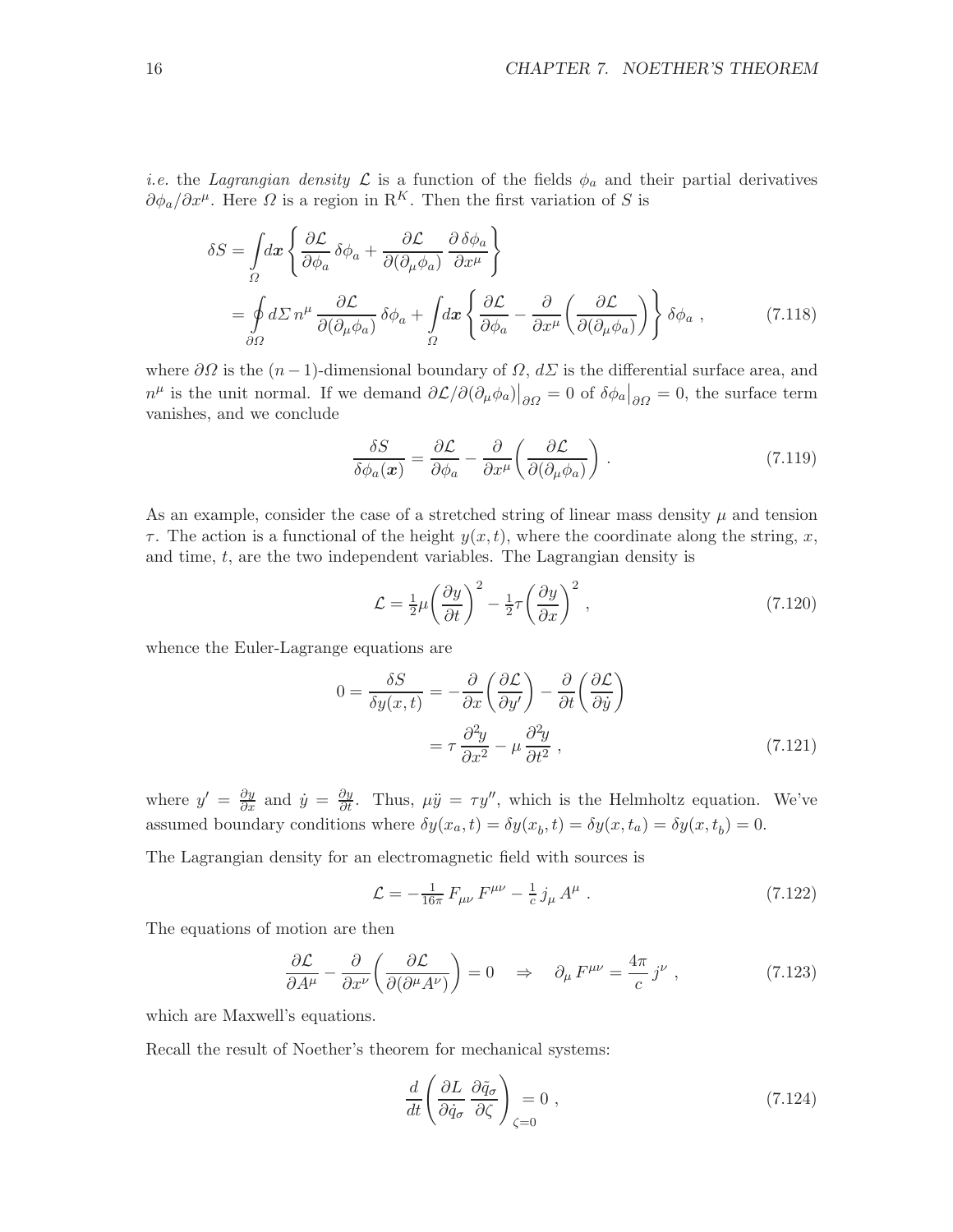where  $\tilde{q}_{\sigma} = \tilde{q}_{\sigma}(q,\zeta)$  is a one-parameter ( $\zeta$ ) family of transformations of the generalized coordinates which leaves L invariant. We generalize to field theory by replacing

$$
q_{\sigma}(t) \longrightarrow \phi_a(\mathbf{x}, t) , \qquad (7.125)
$$

where  $\{\phi_a(\mathbf{x},t)\}\)$  are a set of fields, which are functions of the independent variables  $\{x,y,z,t\}.$ We will adopt covariant relativistic notation and write for four-vector  $x^{\mu} = (ct, x, y, z)$ . The generalization of  $dA/dt = 0$  is

$$
\frac{\partial}{\partial x^{\mu}} \left( \frac{\partial \mathcal{L}}{\partial \left( \partial_{\mu} \phi_{a} \right)} \frac{\partial \tilde{\phi}_{a}}{\partial \zeta} \right)_{\zeta=0} = 0 , \qquad (7.126)
$$

where there is an implied sum on both  $\mu$  and a. We can write this as  $\partial_{\mu} J^{\mu} = 0$ , where

$$
J^{\mu} \equiv \frac{\partial \mathcal{L}}{\partial \left(\partial_{\mu} \phi_{a}\right)} \left. \frac{\partial \tilde{\phi}_{a}}{\partial \zeta} \right|_{\zeta=0} . \tag{7.127}
$$

We call  $\Lambda = J^0/c$  the *total charge*. If we assume  $J = 0$  at the spatial boundaries of our system, then integrating the conservation law  $\partial_{\mu} J^{\mu}$  over the spatial region  $\Omega$  gives

$$
\frac{dA}{dt} = \int_{\Omega} d^3x \, \partial_0 J^0 = -\int_{\Omega} d^3x \, \nabla \cdot \mathbf{J} = -\oint_{\partial \Omega} d\Sigma \, \hat{\mathbf{n}} \cdot \mathbf{J} = 0 \;, \tag{7.128}
$$

assuming  $J = 0$  at the boundary  $\partial \Omega$ .

As an example, consider the case of a complex scalar field, with Lagrangian density<sup>4</sup>

$$
\mathcal{L}(\psi, \psi^*, \partial_\mu \psi, \partial_\mu \psi^*) = \frac{1}{2} K \left( \partial_\mu \psi^* \right) (\partial^\mu \psi) - U \left( \psi^* \psi \right) . \tag{7.129}
$$

This is invariant under the transformation  $\psi \to e^{i\zeta} \psi$ ,  $\psi^* \to e^{-i\zeta} \psi^*$ . Thus,

$$
\frac{\partial \tilde{\psi}}{\partial \zeta} = i e^{i\zeta} \psi \qquad , \qquad \frac{\partial \tilde{\psi}^*}{\partial \zeta} = -i e^{-i\zeta} \psi^* \ , \tag{7.130}
$$

and, summing over both  $\psi$  and  $\psi^*$  fields, we have

$$
J^{\mu} = \frac{\partial \mathcal{L}}{\partial (\partial_{\mu} \psi)} \cdot (i\psi) + \frac{\partial \mathcal{L}}{\partial (\partial_{\mu} \psi^{*})} \cdot (-i\psi^{*})
$$
  
=  $\frac{K}{2i} (\psi^{*} \partial^{\mu} \psi - \psi \partial^{\mu} \psi^{*})$ . (7.131)

The potential, which depends on  $|\psi|^2$ , is independent of  $\zeta$ . Hence, this form of conserved 4-current is valid for an entire class of potentials.

<sup>&</sup>lt;sup>4</sup>We raise and lower indices using the Minkowski metric  $g_{\mu\nu} = \text{diag}(+,-,-,-)$ .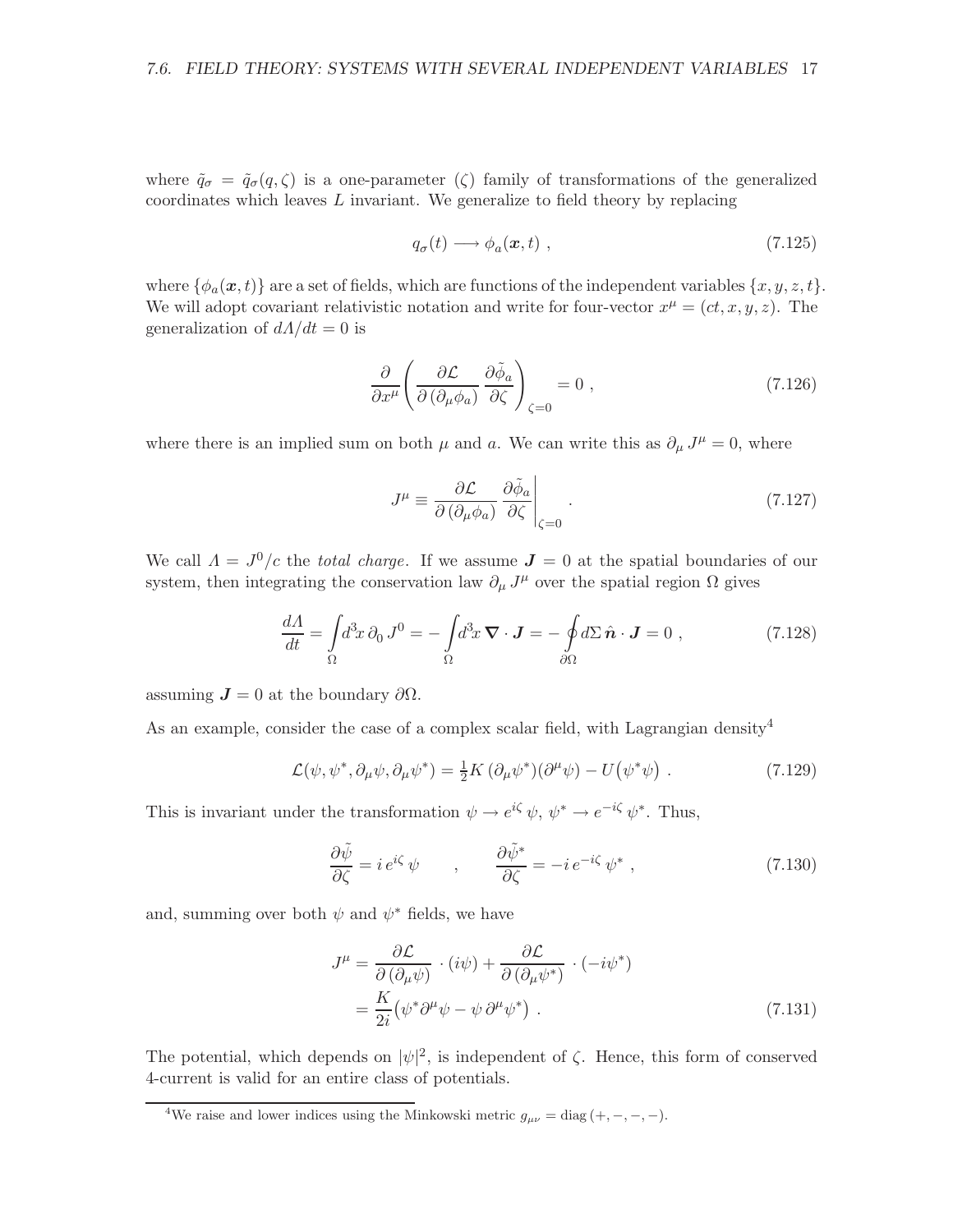#### 7.6.1 Gross-Pitaevskii model

As one final example of a field theory, consider the Gross-Pitaevskii model, with

$$
\mathcal{L} = i\hbar \,\psi^* \frac{\partial \psi}{\partial t} - \frac{\hbar^2}{2m} \,\mathbf{\nabla}\psi^* \cdot \mathbf{\nabla}\psi - g\left(|\psi|^2 - n_0\right)^2. \tag{7.132}
$$

This describes a Bose fluid with repulsive short-ranged interactions. Here  $\psi(x,t)$  is again a complex scalar field, and  $\psi^*$  is its complex conjugate. Using the Leibniz rule, we have

$$
\delta S[\psi^*, \psi] = S[\psi^* + \delta \psi^*, \psi + \delta \psi]
$$
  
\n
$$
= \int dt \int d^d x \left\{ i\hbar \psi^* \frac{\partial \delta \psi}{\partial t} + i\hbar \delta \psi^* \frac{\partial \psi}{\partial t} - \frac{\hbar^2}{2m} \nabla \psi^* \cdot \nabla \delta \psi - \frac{\hbar^2}{2m} \nabla \delta \psi^* \cdot \nabla \psi \right\}
$$
  
\n
$$
- 2g \left( |\psi|^2 - n_0 \right) \left( \psi^* \delta \psi + \psi \delta \psi^* \right) \right\}
$$
  
\n
$$
= \int dt \int d^d x \left\{ \left[ -i\hbar \frac{\partial \psi^*}{\partial t} + \frac{\hbar^2}{2m} \nabla^2 \psi^* - 2g \left( |\psi|^2 - n_0 \right) \psi^* \right] \delta \psi
$$
  
\n
$$
+ \left[ i\hbar \frac{\partial \psi}{\partial t} + \frac{\hbar^2}{2m} \nabla^2 \psi - 2g \left( |\psi|^2 - n_0 \right) \psi \right] \delta \psi^* \right\}, \qquad (7.133)
$$

where we have integrated by parts where necessary and discarded the boundary terms. Extremizing  $S[\psi^*, \psi]$  therefore results in the nonlinear Schrödinger equation (NLSE),

$$
i\hbar \frac{\partial \psi}{\partial t} = -\frac{\hbar^2}{2m} \nabla^2 \psi + 2g \left( |\psi|^2 - n_0 \right) \psi \tag{7.134}
$$

as well as its complex conjugate,

$$
-i\hbar \frac{\partial \psi^*}{\partial t} = -\frac{\hbar^2}{2m} \nabla^2 \psi^* + 2g \left( |\psi|^2 - n_0 \right) \psi^* . \tag{7.135}
$$

Note that these equations are indeed the Euler-Lagrange equations:

$$
\frac{\delta S}{\delta \psi} = \frac{\partial \mathcal{L}}{\partial \psi} - \frac{\partial}{\partial x^{\mu}} \left( \frac{\partial \mathcal{L}}{\partial \partial_{\mu} \psi} \right)
$$
(7.136)

$$
\frac{\delta S}{\delta \psi^*} = \frac{\partial \mathcal{L}}{\partial \psi^*} - \frac{\partial}{\partial x^\mu} \left( \frac{\partial \mathcal{L}}{\partial \partial_\mu \psi^*} \right) ,\qquad (7.137)
$$

with  $x^{\mu} = (t, x)^5$  Plugging in

$$
\frac{\partial \mathcal{L}}{\partial \psi} = -2g \left( |\psi|^2 - n_0 \right) \psi^* \quad , \quad \frac{\partial \mathcal{L}}{\partial \partial_t \psi} = i\hbar \psi^* \quad , \quad \frac{\partial \mathcal{L}}{\partial \nabla \psi} = -\frac{\hbar^2}{2m} \nabla \psi^* \tag{7.138}
$$

and

$$
\frac{\partial \mathcal{L}}{\partial \psi^*} = i\hbar \,\psi - 2g \left( |\psi|^2 - n_0 \right) \psi \quad , \quad \frac{\partial \mathcal{L}}{\partial \,\partial_t \psi^*} = 0 \quad , \quad \frac{\partial \mathcal{L}}{\partial \,\nabla \psi^*} = -\frac{\hbar^2}{2m} \,\nabla \psi \;, \tag{7.139}
$$

<sup>&</sup>lt;sup>5</sup>In the nonrelativistic case, there is no utility in defining  $x^0 = ct$ , so we simply define  $x^0 = t$ .